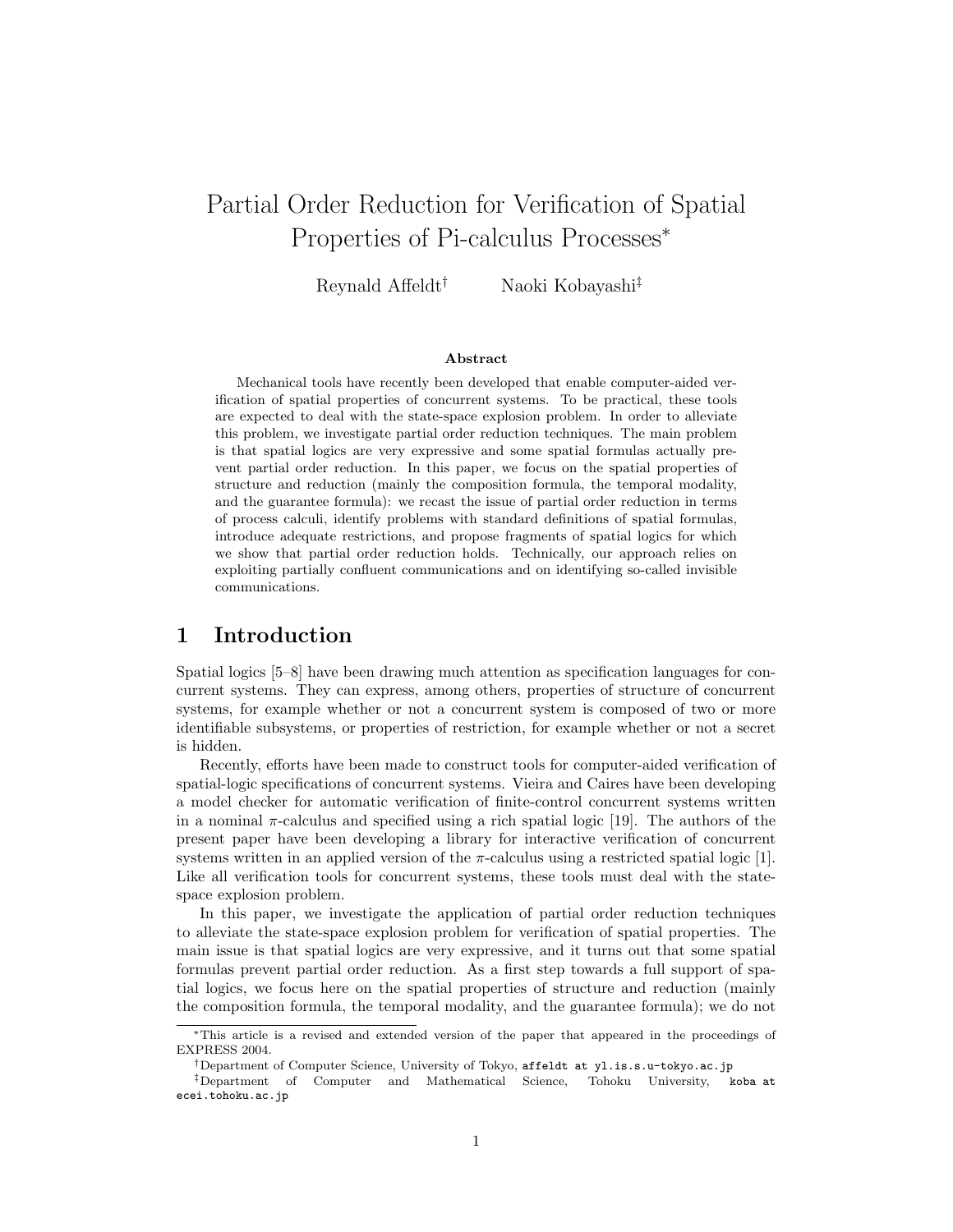consider the spatial properties of restriction (mainly, the revelation formula and the fresh quantifier). Concretely, we recast the issue of partial order reduction in terms of process calculi, identify problems with standard definitions of spatial formulas, introduce adequate restrictions, and propose fragments of spatial logics for which we show that partial order reduction holds. Technically, our approach relies on exploiting partially confluent communications and on identifying so-called invisible communications.

We briefly review the basic idea of partial order reduction. Let us consider some satisfaction relation  $\models$  between the states of some reduction system and some set of formulas. The basic idea of partial order reduction is to exploit reductions  $P \to P'$  such that, for some formula  $\phi$ ,  $P \models \phi \Leftrightarrow P' \models \phi$ . In such situations, in order to verify whether  $P \models \phi$ , one can choose to perform the reduction  $P \rightarrow P'$  (even if there are other possible reductions) and check whether  $P' \models \phi$ . In this paper, our goal is to find appropriate conditions for the formula  $\phi$  and the reduction  $P \to P'$  in the case where  $\phi$  is a formula of the spatial logic and  $P \to P'$  is a reduction of some process calculus.

The issue of partial order reduction has already been addressed for usual temporal logics such as LTL and CTL\* (for Kripke structures), but not for spatial logics. In particular, the existence of expressive spatial formulas makes this question difficult. In addition, it is non-trivial to find an appropriate syntactic condition for  $P \to P'$  in the case of a process calculus. In usual model checkers like Spin,  $P \to P'$  is just a transition caused by access to a local variable [14], but in process calculi, all the computations are communications.

Our contributions can be summarized as follows:

- 1. We identify a set of spatial formulas whose standard definitions prevents partial order reduction.
- 2. We recast the problem of partial order reduction in terms of process calculi. In particular, we introduce a syntactic notion of invisible communication.
- 3. We propose fragments of spatial logics such that invisibility and partial confluence or linearity of communications are sufficient criterions to enable sound partial order reduction.

Outline In Sect. 2, we introduce our target process calculus and the spatial formulas we deal with in this paper. In Sect. 3, we show informally with an example that the knowledge of partially confluent communications enables partial order reduction for verification of spatial properties. In Sect. 4, we discuss spatial formulas that, in their original form, prevent partial order reduction. In Sect. 5, we formally recast the problem of partial order reduction in terms of process calculi, including in particular a syntactic notion of invisible communication. In Sect. 6, we introduce the TSL logic, a fragment of spatial logics such that partially confluent and invisible communications enable partial order reduction. In Sections 7 and 8, we propose extensions of the TSL logic for which we prove that partial order reduction still holds.

## 2 Preliminaries: Target Process Calculus and Standard Spatial Logics

In this section, we introduce our target process calculus and the spatial formulas we deal with in this paper. As stated in the introduction, we focus on those spatial formulas that express properties of structure and reduction and omit the spatial formulas that express properties of restriction.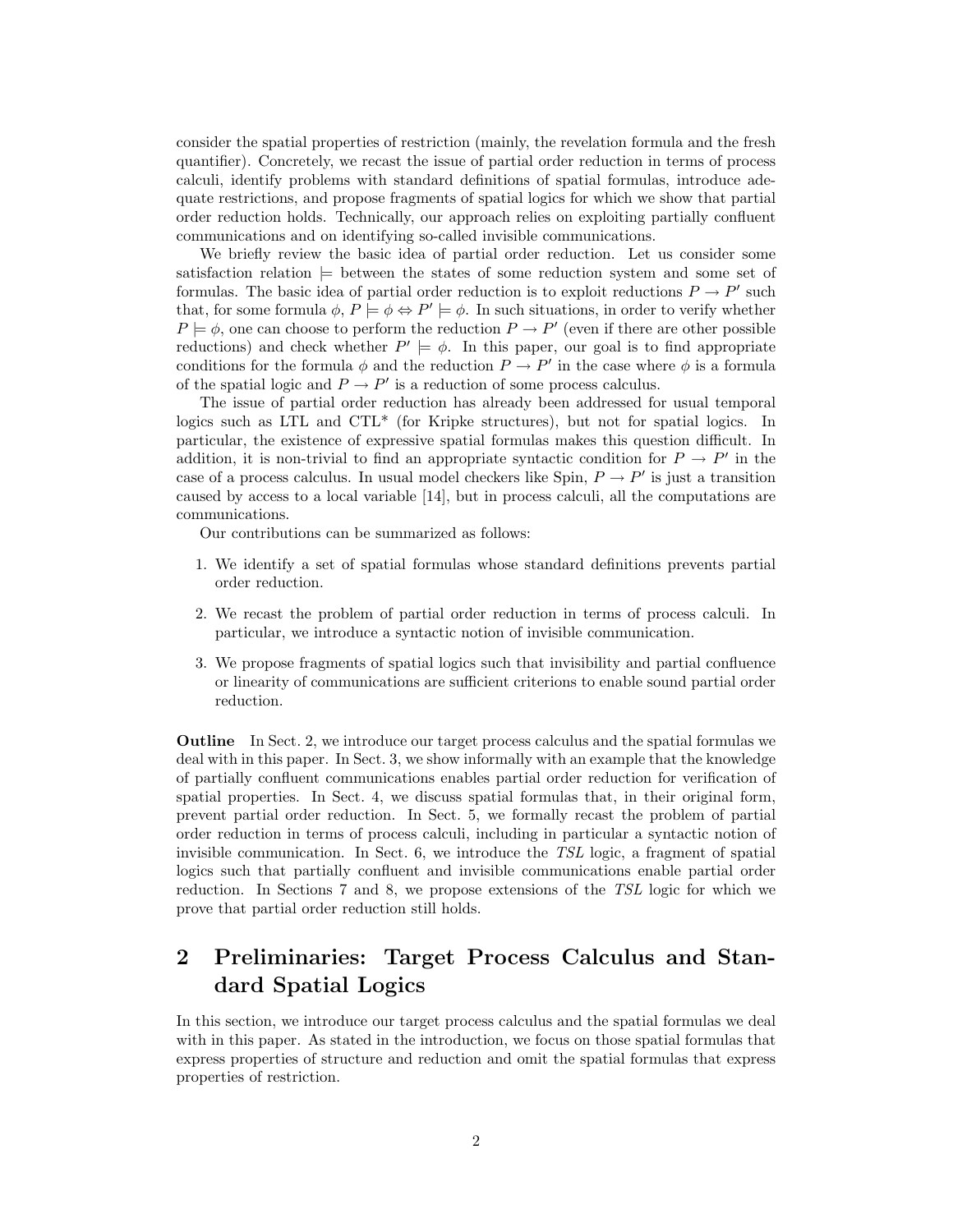The final goal of our study is to develop partial order reduction methods for the  $\pi$ calculus. In this paper, however, we focus on a fragment of the  $\pi$ -calculus where there is no name-passing. The motivation for ignoring name-passing is the clarity of presentation: it allows for more compact process expressions. This simplification has no impact on the validity of our results. Indeed, the central definitions of partial confluence and invisibility (next section) are valid in both settings, and proofs can readily be adapted to the setting with name-passing (as we did in [2]).

There are two syntactic entities in our target process calculus: names and processes. Processes use names to interact. In this paper, names are ranged over by  $x, y, z, c, d, e, f, q, h$  and processes are ranged over by  $P, Q, R, T, U$ . The syntax of processes is given by the following grammar (we omit external choice and restrict replication to input processes):

$$
P ::= \overline{c}.P \mid c.P \mid !c.P \mid (P|Q) \mid \nu x.P \mid 0
$$

The output process  $\bar{c}$ . P can send a signal along c (intuitively, a channel of communication) and then behave as  $P$ . The input process  $c.P$  can receive some signal along  $c$ , and then behave as P. Parallel composition  $P|Q$  makes it possible for processes to interact. The replicated input !c.P behaves as infinitely many input processes in parallel. The restriction  $\nu x.P$  indicates that the scope of the name x is restricted to P (the restriction binds closer than the composition). The process 0 represents termination (we omit trailing zeros; for instance, we write  $\bar{c}$  instead of  $\bar{c}.0$ .

We now define the operational semantics of our target calculus. It relies on a binary relation called structural congruence that relates processes that only differ by spatial rearrangements. It is formally defined as the least congruence relation satisfying the following rules  $(f_n(P))$  is the set of free names in P):

$$
\begin{array}{llll} P \equiv P |0 & \text{zero} & \nu x.0 \equiv 0 & \text{reszero} \\ P |Q \equiv Q | P & \text{comm} & \nu x. (P | Q) \equiv P | \nu x. Q \ (x \notin fn(P)) & \text{extrusion} \\ P | (Q | R) \equiv (P | Q) | R & \text{assoc} & \text{l} c. P \equiv \text{l} c. P \ | \ c. P \\ \nu x. \nu y. P \equiv \nu y. \nu x. P & \text{swap} & \text{l} c. P \equiv \text{l} c. P \ | \text{l} c. P & \text{rep} \\ \end{array}
$$

The operational semantics of our target calculus is defined by the following reduction semantics:

com

$$
\frac{P \to Q}{\overline{c}.P|c.Q \to P|Q} \text{ com}
$$
\n
$$
\frac{P \to Q}{\nu x.P \to \nu x.Q} \text{ res} \qquad \frac{P \to P'}{P|Q \to P'|Q} \text{ par} \qquad \frac{Q \to Q' \quad P \equiv Q \quad P' \equiv Q'}{P \to P'} \text{ struct}
$$

As usual, the reflexive transitive closure is noted  $\rightarrow^*$ .

Spatial logics [5–8] are defined by a set of formulas and a satisfaction relation between processes and formulas. In this paper, we focus on the subset of spatial formulas whose syntax is given by the following grammar:

 $\phi ::= \top | \neg \phi | \phi_1 \vee \phi_2 | \overline{c} \cdot \phi | c \cdot \phi | \Diamond \phi | 0 | \phi_1 | \phi_2 | \phi_1 \triangleright \phi_2$ 

The semantics of spatial formulas is given by the satisfaction relation  $\models$  defined as follows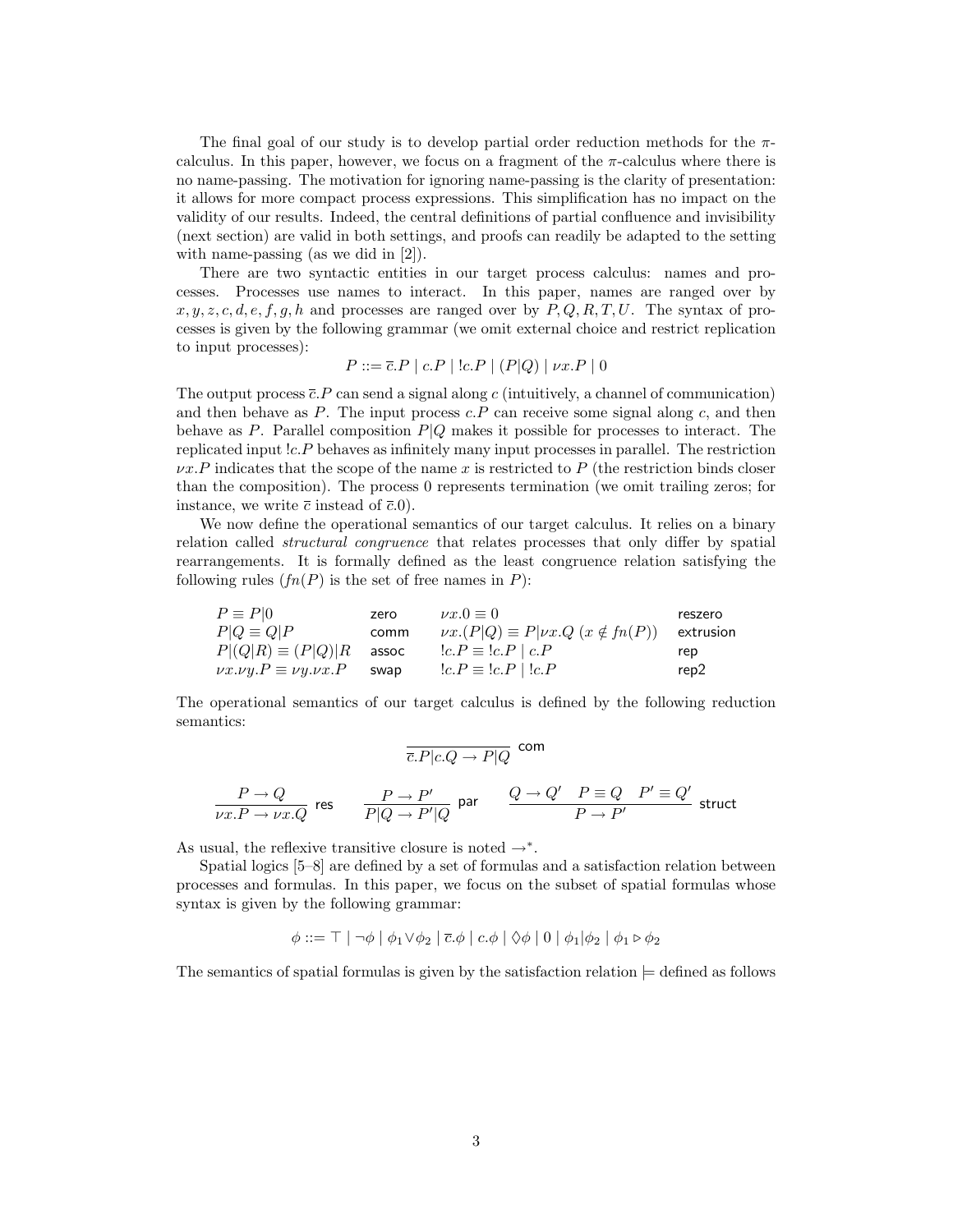(we abbreviate the prefix  $\nu x_1 \cdots \nu x_n$  as  $\nu x_{1,\dots,n}$ ):

| $P \models \top$               | iff always true                                                                                                |
|--------------------------------|----------------------------------------------------------------------------------------------------------------|
| $P \models \neg \phi$          | iff not $P \models \phi$                                                                                       |
| $P \models \phi_1 \vee \phi_2$ | iff $P \models \phi_1$ or $P \models \phi_2$                                                                   |
| $P \models c.\phi$             | iff there exist $T, R, y_1, \ldots, y_n$ such that $P \equiv \nu y_{1,\ldots,n}$ . $(c.T R)$                   |
|                                | with $c \notin y_1, \ldots, y_n$ and $\nu y_1, \ldots, n \cdot (T R) \models \phi$                             |
| $P \models \overline{c}.\phi$  | iff there exist $T, R, y_1, \ldots, y_n$ such that $P \equiv \nu y_{1,\ldots,n}$ . $(\bar{c}U R)$              |
|                                | with $c \notin y_1, \ldots, y_n$ and $\nu y_1, \ldots, n \cdot (U R) \models \phi$                             |
| $P \models \Diamond \phi$      | iff there exists P' such that $P \to P'$ and $P' \models \phi$                                                 |
| $P \models 0$                  | iff $P \equiv 0$                                                                                               |
| $P \models \phi_1   \phi_2$    | iff there exist $R_1, R_2, y_1, \ldots, y_n$ such that $P \equiv \nu y_{1,\ldots,n} (R_1   R_2)$               |
|                                | with $\nu y_{1,\dots,n} R_1 \models \phi_1$ and $\nu y_{1,\dots,n} R_2 \models \phi_2$                         |
|                                | $P \models \phi_1 \triangleright \phi_2$ iff $R \models \phi_1$ implies $P R \models \phi_2$ for any process R |

The zero formula (noted 0), the composition formula (noted |), and the guarantee formula (noted  $\triangleright$ ) are peculiar to spatial logics. P satisfies  $\phi_1|\phi_2$  if there exist  $R_1, R_2$  such that P has the form  $R_1|R_2$  with  $R_1$  satisfying  $\phi_1$  and  $R_2$  satisfying  $\phi_2$ . P satisfies  $\phi_1 \triangleright \phi_2$ if for any R satisfying  $\phi_1$ , the composition of R and P satisfies  $\phi_2$ . Formulas  $\top$ ,  $\neg$ ,  $\vee$ , input/output formulas, and the temporal modality  $(\Diamond)$  are similar to formulas in modal logics for concurrent processes (see for example [3]).

## 3 Motivating Example

We are interested in verifying processes against spatial formulas. In this section, we show informally how partially confluent communications may simplify such verifications.

Let us consider the following process:

$$
P = \underbrace{\overline{c}.\overline{e}.f|c}_{\text{process }T} | \underbrace{\overline{d}.e.f|d}_{\text{process }R}
$$

In the (sub)process T, the process  $\bar{c}.\bar{e}.f$  is ready to send some signal along the name c and the process c waits for input along the name c. The process  $R$  is similar in structure. Both  $T$  and  $R$  share the names  $e$  and  $f$ : they use  $e$  to perform a hand-shake and will both seek access to some resource available along name f.

Let us assume that we want to verify that there is no race condition in the process P along the name  $f$  (this is actually wrong). Put formally, we want to verify that there is no execution such that the spatial formula  $\phi = f.\top |f.\top$  is eventually true (a process satisfies  $f.\top | f.\top$  if it consists of two processes satisfying  $f.\top$ ; a process satisfies  $f.\top$  if it consists of an input process that waits for some signal along  $f$ ). The motivation for such a verification may be that the resource along  $f$  expects processes  $T$  and  $R$  to perform inputs in some predetermined order.

Naive verification of P leads to the exhaustive enumeration of all execution paths, and in general this approach is impractical because it leads to the state-space explosion problem.

In comparison, the knowledge of partially confluent communications enables efficient verification. Informally, a communication is partially confluent when it commutes with all other communications. Because the communication along  $c$  in our example is partially confluent, the state-space of P can be represented as follows (we represent communication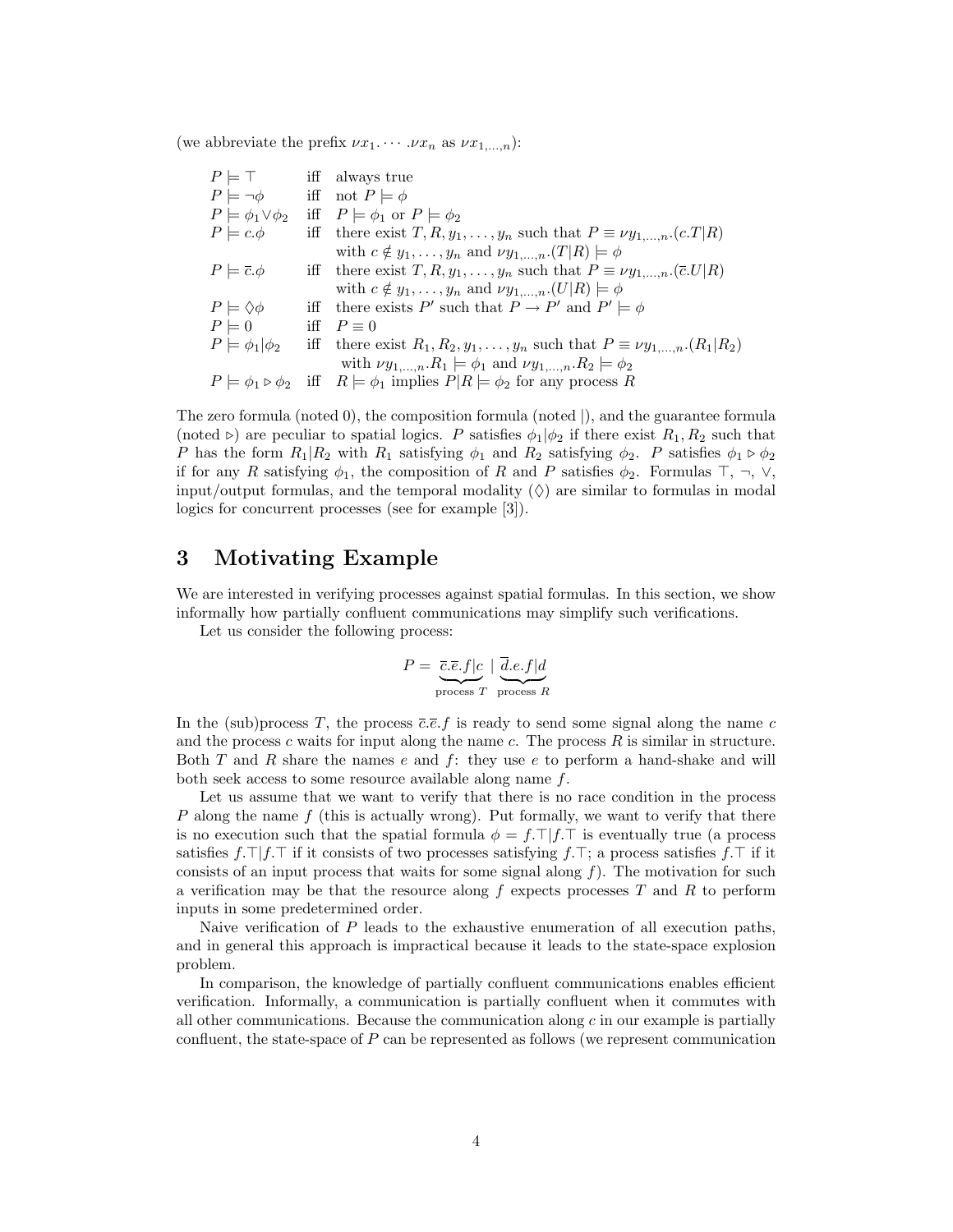with arrows and annotate them with the name used for communication):



Since both possible execution paths lead to the same state, it is intuitively obvious that the verification of  $P$  can be reduced to the verification of, say,  $P'$ . Although this is true for the verification of the formula  $\phi$ , this is wrong for the verification of the formula c.  $\top \wedge e$ . (where the conjunction has its usual meaning) because the latter actually holds of  $P''$ .

The state-space reduction described above is an example of partial order reduction. In the rest of this paper, we investigate under which conditions it is sound in presence of spatial formulas. We first discuss problems raised by standard spatial formulas and then introduce fragments of spatial logics that enable partial order reduction. More precisely, we prove that partial order reduction is possible for partially confluent and "invisible" communications (intuitively, the communication along  $c$  in the example above is invisible because the same spatial formulas hold for  $P$  and  $P'$ , and  $P''$  and  $Q$ ).

## 4 Partial Order Reduction with Spatial Formulas: Discussion

For LTL and CTL\*, partial order reduction is sound for the fragment without the "next" formula (see for instance [9]). So, a natural question is: Is partial order reduction sound for the standard spatial logic without the "next" formula? The answer is no: as discussed below, there are many other formulas of the spatial logic that prevent partial order reduction.

Problem with the Zero Formula Using the zero formula (noted 0, see Sect. 2) of spatial logics, it is possible to write formulas to count the number of non-zero subprocesses (this is observed for instance in [13]). For example, formulas below hold respectively for processes with one, two, or three non-zero subprocesses:

**1** 
$$
\stackrel{def}{=} \neg 0 \land \neg(\neg 0|\neg 0)
$$
  
\n**2**  $\stackrel{def}{=} (\neg 0|\neg 0) \land \neg(\neg 0|\neg 0|\neg 0)$   
\n**3**  $\stackrel{def}{=} (\neg 0|\neg 0|\neg 0) \land \neg(\neg 0|\neg 0|\neg 0|\neg 0)$ 

These formulas prevent partial order reduction. For instance, in the following example, the problem of verifying  $P$  cannot be reduced to the problem of verifying  $P'$  because it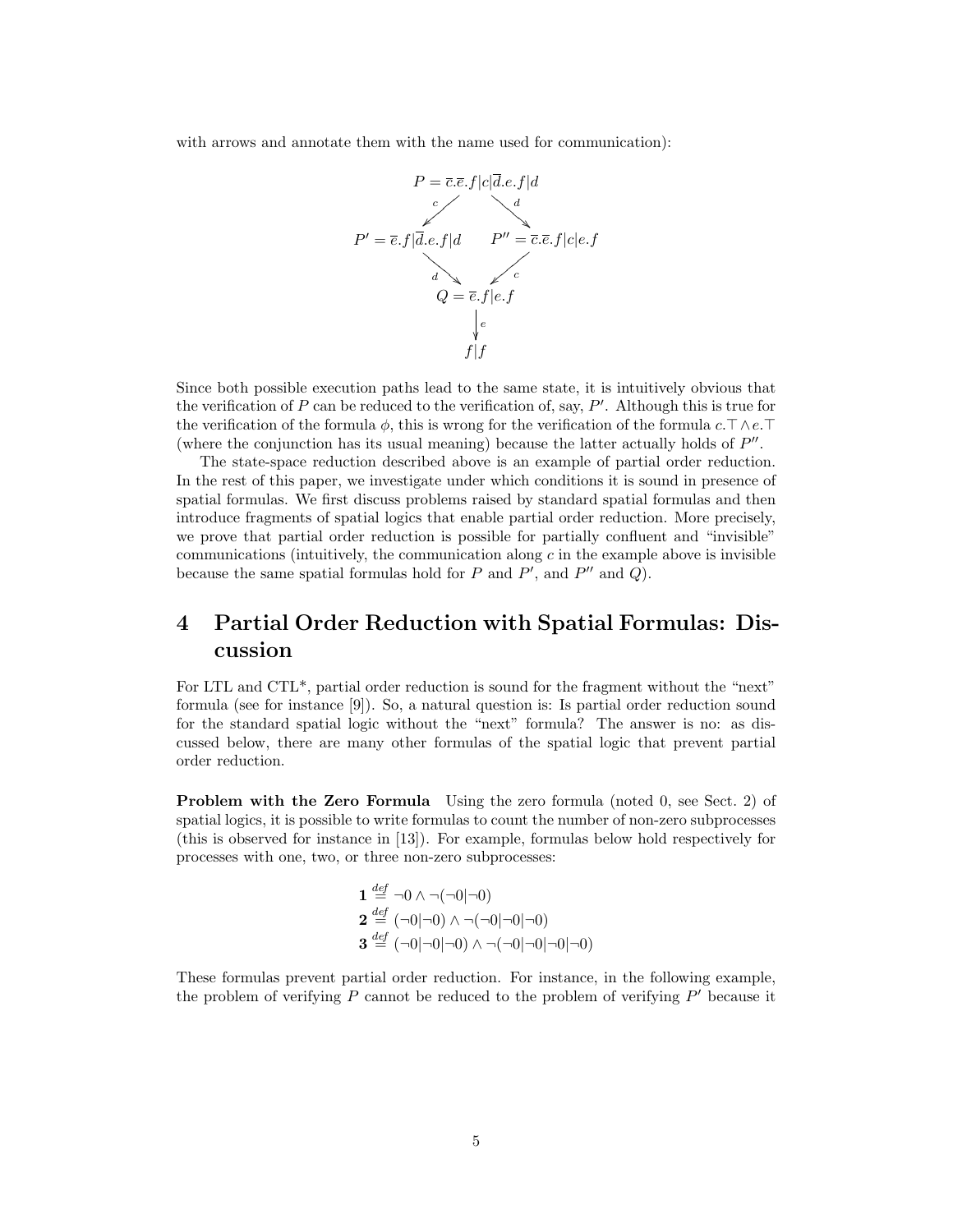would let us conclude that 3 must be eventually true:



Problem with the Input/Output Formulas There are alternative definitions for input/output formulas (see  $[4, 5]$ , or  $[7, 8]$  where the formula for ambient locations can be compared with the output formula). Depending on these definitions, partial order reduction may not hold. For instance, let us consider the following alternative semantics for input/output formulas:

$$
P \models \overline{c}.\phi \quad \text{iff} \quad \text{there exist } Q, y_1, \dots, y_n \text{ such that } P \equiv \nu y_1, \dots, n.\overline{c}.Q
$$
  
with  $c \notin y_1, \dots, y_n$  and  $\nu y_1, \dots, n.\overline{Q} \models \phi$   
 $P \models c.\phi \quad \text{iff} \quad \text{there exist } Q, y_1, \dots, y_n \text{ such that } P \equiv \nu y_1, \dots, n.c.Q$   
with  $c \notin y_1, \dots, y_n \text{ and } \nu y_1, \dots, n.Q \models \phi$ 

These definitions are problematic because they can be used to implicitly test for the absence of actions. For example, they prevent partial order reduction for the following verification:



Observe that this problem does not occur with the definitions we gave in Sect. 2.

Problem with the Temporal Modality To compensate for the loss of expressiveness due to the removal of the "next" temporal modality, we can introduce its weak version (also defined in [13]):

$$
P \models \Diamond \phi
$$
 iff there exists P' such that  $P \rightarrow^* P'$  and  $P' \models \phi$ 

There is still a problem: mixed use of this temporal modality and the composition formula of spatial logics. For example, partial order reduction is not sound for the following process:

$$
d.((c.\overline{e}|\overline{c}) | (c.\overline{e}|\overline{c})) |\overline{d} \not\models \Diamond \overline{e}.\top | \Diamond \overline{e}.\top
$$

$$
\downarrow_d
$$

$$
(c.\overline{e}|\overline{c}) | (c.\overline{e}|\overline{c}) \models \Diamond \overline{e}.\top | \Diamond \overline{e}.\top
$$

The discussion so far is sufficient to define a first non-trivial fragment of spatial logics for which partial order reduction holds; this is what we will do in Sect. 6. Before that, in Sect. 5, we recast in terms of process calculi the conditions (partial confluence and invisibility) that are used as sufficient conditions for partial order reduction. In Sections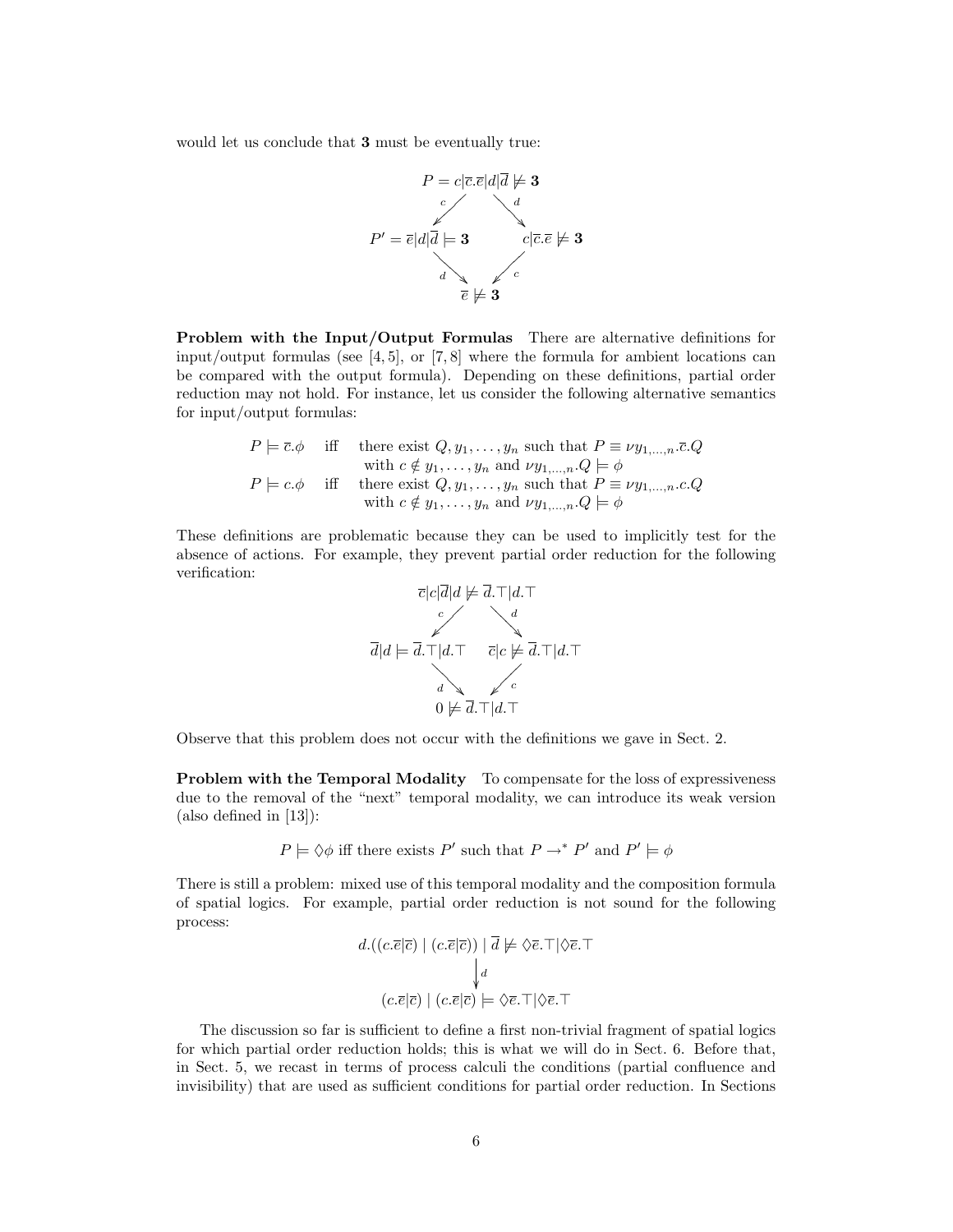7 and 8, we discuss further issues regarding partial order reduction for spatial formulas, such as mixing of the composition formula and the temporal modality and the guarantee formula. The reason for delaying the discussion about other spatial formulas is that it will be better understood in the light of the TSL logic.

## 5 Invisible Communications and Partial Confluence

Our approach to partial order reduction is based on identifying partially confluent communications and on a syntactic definition of invisibility for communications. In this section, we formally define these notions.

#### 5.1 Invisible Communications

Intuitively, a communication is invisible when it cannot be observed by the formulas of the logic at hand. In the case of Kripke structures and usual temporal logics, invisible transitions (rather than communications) are defined as those transitions that do not change the truth of atomic propositions, and therefore that do not change the truth of propositional formulas. In the case of the process calculi and spatial logics, names become the natural equivalent of atomic propositions. Our idea is to define invisible communications as the communications that do not change the truth of some subset of spatial formulas with a syntactic criterion on names.

For the purpose of defining invisible communications, we augment the reduction semantics of our target process calculus with labels. Let us first explain the intuition behind those labels. A labeled reduction is written  $P \stackrel{l,S}{\longrightarrow} Q$  where l is a name or a special label  $\epsilon$  and S is a set of names. More precisely, l is the name used for the communication or the special label  $\epsilon$  for an internal communication, and the names in S are the names that are "revealed" by the communication. For instance:

$$
\overline{c}|c.(d.\overline{e}|\overline{c}) \xrightarrow{c,\{c,d\}} d.\overline{e}|\overline{c}
$$

The corresponding reduction semantics is formally defined as follows:

$$
\frac{\text{guards}(P|Q) = S}{\overline{c}.P|c.Q \xrightarrow{\{c,S\}} P|Q} \text{ com}
$$

$$
\frac{P\xrightarrow{\alpha}Q}{\nu x.P\xrightarrow{\alpha\backslash x}\nu x.Q} \text{ res } \quad \frac{P\xrightarrow{\alpha}P'}{P|Q\xrightarrow{\alpha}P'|Q} \text{ par } \quad \frac{Q\xrightarrow{\alpha}Q'}{P\xrightarrow{\alpha}P'}\frac{P\equiv Q\quadP'\equiv Q'}{P\xrightarrow{\alpha}P'} \text{ struct }
$$

where guards is defined inductively as follows:

$$
\begin{array}{ll}\n\text{guards}(\overline{c}.P) = \{c\} & \text{guards}(P|Q) = \text{guards}(P) \cup \text{guards}(Q) \\
\text{guards}(c.P) = \{c\} & \text{guards}(0) = \emptyset \\
\text{guards}(!c.P) = \{c\} & \text{guards}(0) = \emptyset\n\end{array}
$$

and  $\alpha \backslash x$  is defined as follows:

$$
(y, S)\n\begin{cases}\nx = \n\begin{cases}\n(y, S - \{x\}) & \text{if } y \neq x \\
(\epsilon, S - \{x\}) & \text{if } y = x\n\end{cases} \\
(\epsilon, S)\n\begin{cases}\nx = (\epsilon, S - \{x\})\n\end{cases}
$$

In this paper, labels are ranged over by  $\alpha$ . We write  $P \to Q$  instead of  $P \xrightarrow{\alpha} Q$  when the label  $\alpha$  is not relevant, and  $P \stackrel{c}{\rightarrow} Q$  instead of  $P \stackrel{c,S}{\longrightarrow} Q$  when the set S is not relevant.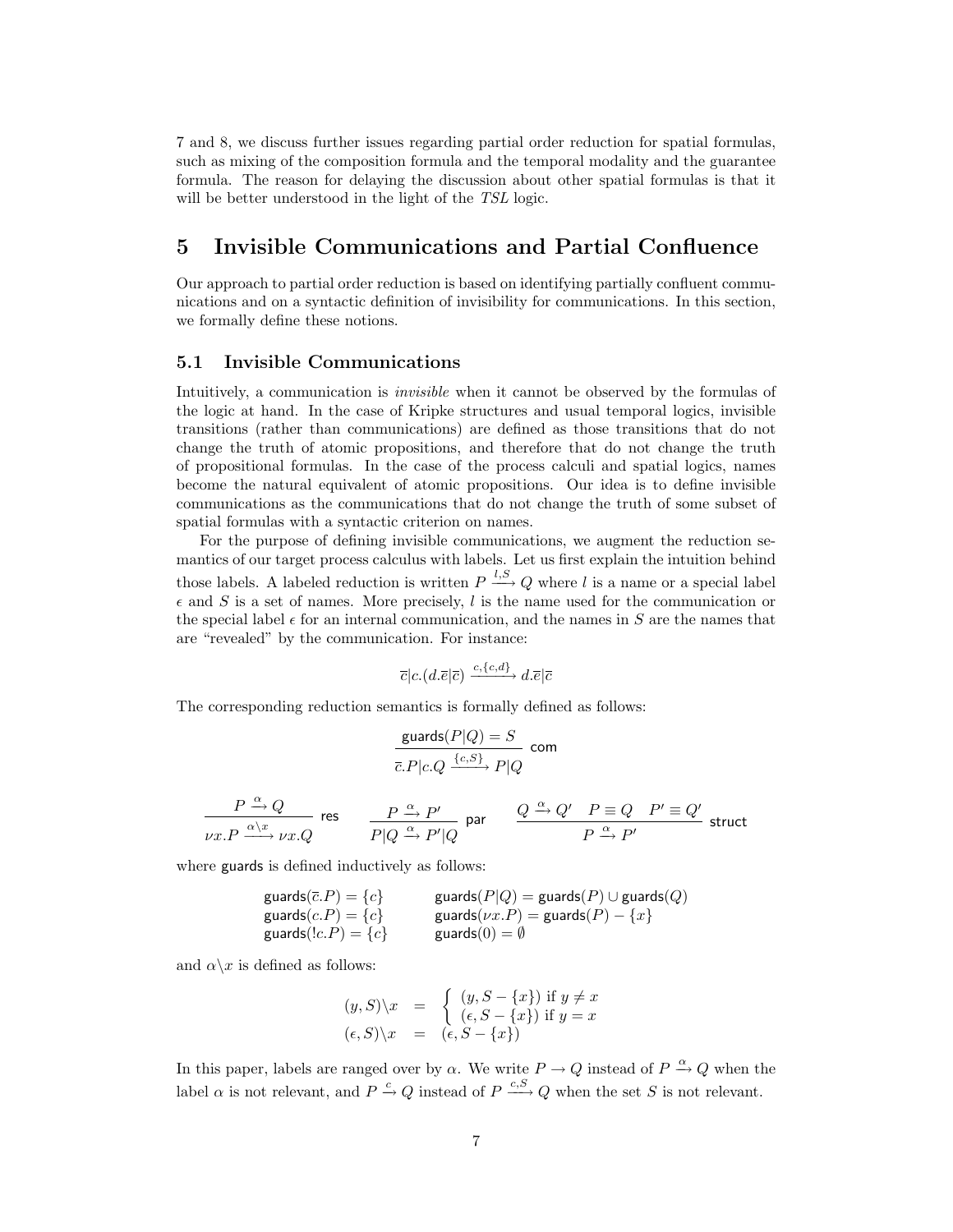We now define formally invisible communications:

**Definition 1 (Invisible Communication).** The communication  $P \xrightarrow{c, S} P'$  is invisible w.r.t. the set of names N if  $({c} \cup S) \cap N = \emptyset$ .

For example, the communication  $c|\bar{c}(d.\bar{e}|\bar{c}) \xrightarrow{c,\{c,d\}} d.\bar{e}|\bar{c}$  is invisible with respect to the set of names  $\{e\}$  because  $\{c, d\} \cap \{e\} = \emptyset$ .

Using this definition, we can define spatial logics such that the starting and ending processes of invisible communications cannot be discriminated. For example, in Sect. 6.1, we will see that the starting and ending processes of the communication above cannot be discriminated by the formula  $\bar{e}$ . because the communication is invisible w.r.t.  $\{e\}$  =  $fn(\overline{e}.\top)$  (fn(f) is the set of free names in f).

#### 5.2 Partial Confluence

Intuitively, a communication is *partially confluent* when it commutes with any other communication. For example, this property is enjoyed by linearized names [16] and  $\omega$ receptive names [18]. More formally, we define partial confluence as follows:

Definition 2 (Partial Confluence). The set of partially confluent communications is the largest set S such that for any  $(P, \alpha, Q) \in S$  we have:

- $P \xrightarrow{\alpha} Q$ , and
- if  $P \to P'$ , then either:
	- $-Q \equiv P'$ , or
	- there exists  $Q'$  such that  $Q \to Q'$  and  $(P', \alpha, Q') \in S$ .

For example, the communication along c in the process  $P = \overline{c}|c|\overline{d}.\overline{e}|\overline{d}.\overline{f}|d$  is partially confluent because we have the following state-space:



## 6 The TSL Logic: A Spatial Logic for Partial Order Reduction

As seen in Sect. 4, partial order reduction is not sound for the full spatial logic. In this section, we introduce the TSL logic, a restricted fragment of spatial logic for which partial order reduction holds.

#### 6.1 The TSL Logic

The definition of the TSL logic takes into account the issues discussed in Sect. 4: there is no zero formula, the semantics of input/output formulas is defined appropriately, the usual temporal modality is replaced with its weak version (noted EF instead of  $\Diamond$ ), arbitrary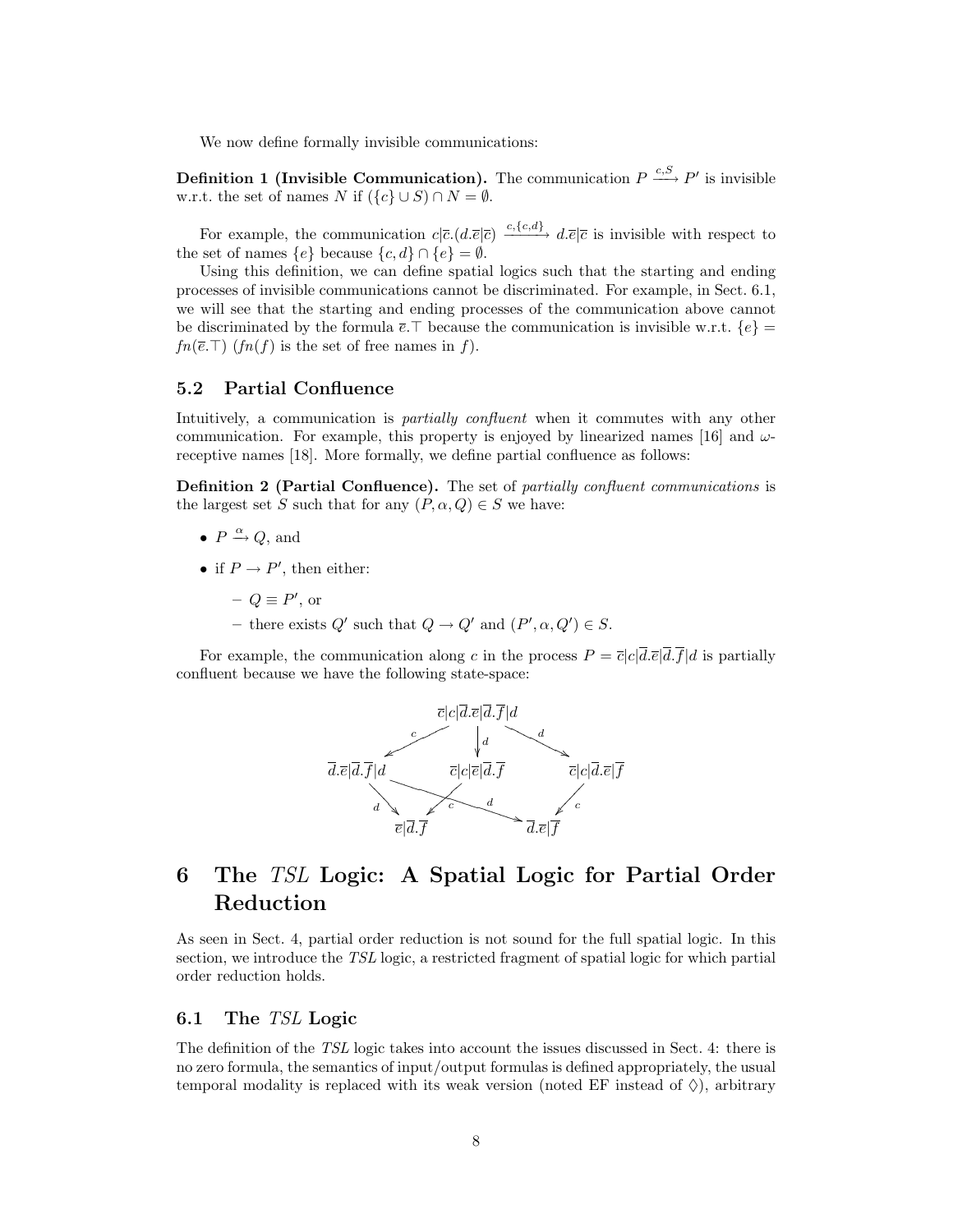mixing of spatial and temporal formulas is prevented by distinguishing state and temporal formulas.

The set of formulas is a subset of the set of spatial formulas defined in Sect. 2.

Definition 3 (State Formulas). The syntax of state formulas is defined by the following grammar:

$$
\phi ::= \top | \neg \phi | \phi_1 \vee \phi_2 | c.\phi | \overline{c}.\phi | (\phi_1 | \phi_2)
$$

The semantics of state formulas is defined by the satisfaction relation noted  $\models$  defined as follows:

| $P \models \top$               | iff always true                                                                                        |
|--------------------------------|--------------------------------------------------------------------------------------------------------|
| $P \models \neg \phi$          | iff not $P \models \phi$                                                                               |
| $P \models \phi_1 \vee \phi_2$ | iff $P \models \phi_1$ or $P \models \phi_2$                                                           |
| $P \models c.\phi$             | iff there exist $T, R, y_1, \ldots, y_n$ such that $P \equiv \nu y_1, \ldots, n \cdot (c \cdot T   R)$ |
|                                | with $c \notin y_1, \ldots, y_n$ and $\nu y_1, \ldots, n \cdot (T R) \models \phi$                     |
| $P \models \overline{c}.\phi$  | iff there exist $T, R, y_1, \ldots, y_n$ such that $P \equiv \nu y_1, \ldots, n \cdot (\bar{c} U   R)$ |
|                                | with $c \notin y_1, \ldots, y_n$ and $\nu y_1, \ldots, n \cdot (U R) \models \phi$                     |
| $P \models \phi_1   \phi_2$    | iff there exist $R_1, R_2, y_1, \ldots, y_n$ such that $P \equiv \nu y_{1,\ldots,n} (R_1   R_2)$       |
|                                | with $\nu y_{1,,n} R_1 \models \phi_1$ and $\nu y_{1,,n} R_2 \models \phi_2$                           |

Definition 4 (Temporal Formulas). The syntax of temporal formulas is defined by the following grammar:

$$
f ::= \phi \mid \neg^t f \mid f_1 \vee^t f_2 \mid \text{EF } f \mid \text{AF } f
$$

where  $\phi$  ranges over the set of state formulas.

Their semantics is defined by the satisfaction relation noted  $\models^t$  defined as follows. A path is a possibly infinite sequence of processes such that each process is obtained by a communication from the previous one. A path is full either if it is infinite, or if it is finite and the last process cannot be reduced. We write  $p_i$  for the *i*th process of a path p.

| $P \models^t \phi$        | iff $P \models \phi$                                                                                      |
|---------------------------|-----------------------------------------------------------------------------------------------------------|
| $P \models^t \neg^t \phi$ | iff not $P \models^t \phi$                                                                                |
|                           | $P \models^t \phi_1 \vee^t \phi_2$ iff $P \models^t \phi_1$ or $P \models^t \phi_2$                       |
|                           | $P \models^t \text{EF } f$ iff there exists a path p such that $p_1 = P$ and $p_k \models^t f$ for some k |
| $P \models^t \text{AF} f$ | iff for any full path p such that $p_1 = P$ , $p_k \models^t f$ for some k                                |

We define the *TSL* logic as the set of temporal formulas.

An important property of the TSL logic (and of spatial logics in general) is that the set of processes satisfying some formula is closed under structural congruence. We use this property silently throughout this paper.

We conclude this section with an important lemma stating that invisible communications cannot be observed by state formulas. Note that this lemma is not true for spatial logics in general but holds thanks to the restrictions we discussed in Sect. 4.

Lemma 1 (Invisible Communications cannot be Observed). Let  $\phi$  be a state formula. If the communication  $P \to P'$  is invisible w.r.t.  $fn(\phi)$ , then we have  $P \models \phi \Leftrightarrow$  $P' \models \phi$ .

The proof of Lemma 1 relies on the following intermediate lemma. This intermediate lemma states that, if some state formula  $\phi$  holds for some process, then we can remove without affecting validity input/output subprocesses whose input/output name is not a free name of  $\phi$  (the proof can be found in appendix).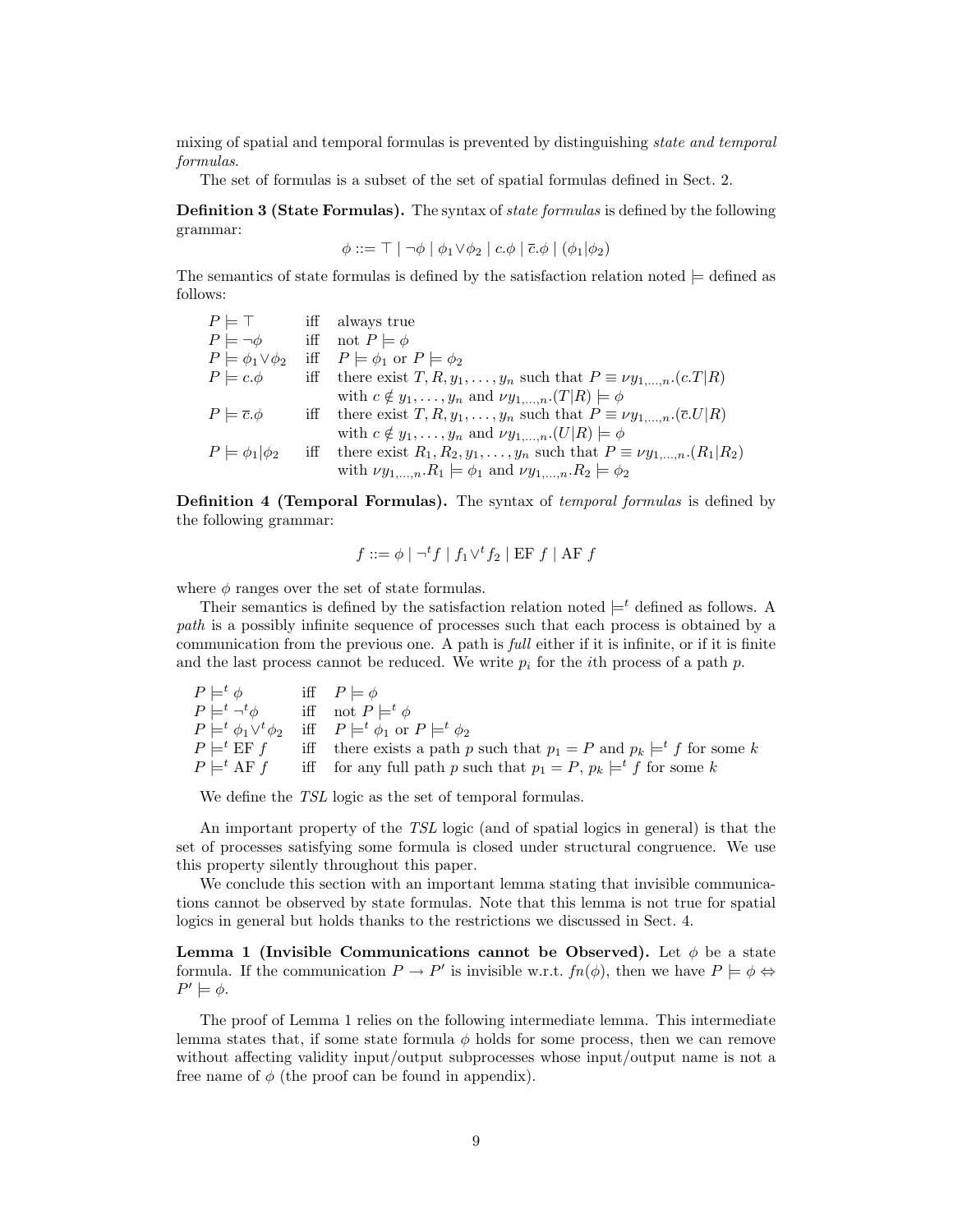**Lemma 2.** Let c be a name and  $\phi$  be a state formula such that  $c \notin fn(\phi)$ . For any  $P, Q, y_1, \ldots, y_n$ , we have  $\nu y_{1,\ldots,n} \cdot P \models \phi \Leftrightarrow \nu y_{1,\ldots,n} \cdot (P \mid c.Q) \models \phi \Leftrightarrow \nu y_{1,\ldots,n} \cdot (P \mid \overline{c}.Q) \models \phi$ .

Thanks to this intermediate lemma, we can now prove Lemma 1:

*Proof of Lemma 1.* Let us assume that  $P \xrightarrow{c,S} P'$ . There exist  $U, T, R, y_1, \ldots, y_n$  such that  $P \equiv \nu y_{1,\dots,n}$ .( $\bar{c}$ . $U|c$ . $T|R$ ) and  $P' \equiv \nu y_{1,\dots,n}$ .( $U|T|R$ ) with guards( $U|T$ ) = S. Since  $P \xrightarrow{c,S} P'$  is invisible w.r.t.  $fn(\phi), c \notin fn(\phi)$  and  $S \cap fn(\phi) = \emptyset$ . By Lemma 2, we have  $\nu y_{1,\dots,n}.\left(\overline{c}.\overline{U}|c.\overline{T}|R\right) \models \phi \Leftrightarrow \nu y_{1,\dots,n}.\overline{R} \models \phi \text{ and } \nu y_{1,\dots,n}.\overline{R} \models \phi \Leftrightarrow \nu y_{1,\dots,n}.\overline{(U|T|R)} \models \phi.$ Therefore,  $P \models \phi \Leftrightarrow P' \models \phi$ .

#### 6.2 Partial Order Reduction

In this section, we prove that the knowledge of partially confluent and invisible communications enables partial order reduction for the TSL logic. We first state the corresponding theorem and illustrate with an example how it can be used to simplify reasoning about concurrent processes.

**Theorem 1 (Partial Order Reduction for TSL).** Let the communication  $P \rightarrow Q$  be partially confluent and invisible w.r.t. the set of names  $N$ . Then, for any *TSL* formula  $f$ such that  $fn(f) \subseteq N$ , we have  $P \models^t f \Leftrightarrow Q \models^t f$ .

We show how to use this theorem on an example. Let us consider the following process:

$$
P = \overline{c}|c|\overline{d}.\overline{e}.\overline{f}|d.e
$$

Let us assume that we want to verify that P must eventually perform some output along the name f. Put formally, we want to verify whether  $P \models^t \mathsf{AF} \overline{f}$ . T holds.

Since the communication along name  $c$  is partially confluent and invisible with respect to the set of names  $\{f\} = fn(\overline{f},\mathcal{T})$ , by Theorem 1, this verification is equivalent to the verification of  $P' \models^t \Lambda \vdash \overline{f}$ . T with:

$$
P' = \overline{d}.\overline{e}.\overline{f}|d.e
$$

The latter verification is simpler because  $P'$  is deterministic. This simplification is better appreciated by examining the state-space of P, where we observe that the theorem allows us to restrict verification to the path  $P, P', \ldots$ :



Similar reasoning can be applied to the example discussed in Sect. 3.

The rest of this section is dedicated to the proof of Theorem 1. We first introduce the notion of  $N$ -preserving bisimulation, where  $N$  is a set of names. We then show that if  $P \to Q$  is partially confluent and invisible with respect to N, then P and Q are Npreserving bisimilar (Lemma 3). Finally, we show that N-preserving bisimilar processes satisfy the same temporal formulas f such that  $fn(f) \subseteq N$  (Lemma 4). The theorem of partial order reduction for TSL (Theorem 1) is an immediate corollary of these lemmas.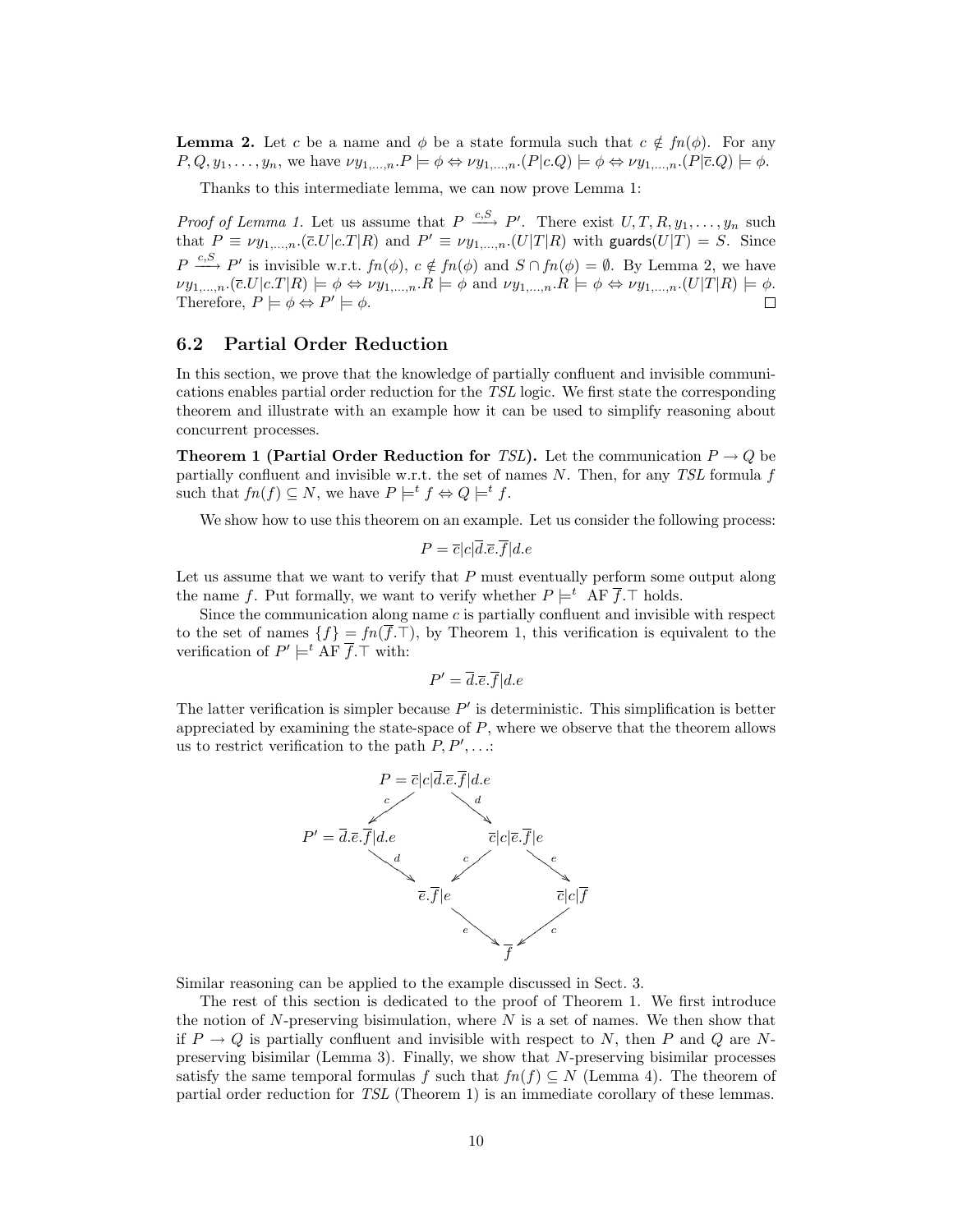**Definition 5** (*N*-preserving Bisimulation). Let  $N$  be a set of names. A binary relation R on processes is an N-preserving bisimulation if whenever  $(P,Q) \in R$ :

- if  $P \to P'$ , then there exist  $Q_1, \ldots, Q_n$   $(n \geq 1)$  and  $i$   $(1 \leq i \leq n)$  such that  $Q = Q_1 \to \cdots \to Q_n$  and  $(P, Q_1), \ldots, (P, Q_{i-1}), (P', Q_i), \ldots, (P', Q_n) \in R$ ,
- if  $Q \to Q'$ , then there exist  $P_1, \ldots, P_n$   $(n \geq 1)$  and  $i$   $(1 \leq i \leq n)$  such that  $P = P_1 \to \cdots \to P_n$  and  $(P_1, Q), \ldots, (P_{i-1}, Q), (P_i, Q'), \ldots, (P_n, Q') \in R$ , and
- for any state formula  $\phi$  such that  $fn(\phi) \subseteq N$ ,  $P \models \phi \Leftrightarrow Q \models \phi$ .

P and Q are N-bisimilar, written  $P \approx_N Q$ , if  $(P,Q) \in R$  for some N-preserving bisimulation R.

**Lemma 3.** If  $P \xrightarrow{\alpha} Q$  is an invisible communication w.r.t. a set N of names and if it is partially confluent, then  $P \approx_N Q$ .

*Proof.* Consider the relation  $\mathcal{R} \stackrel{def}{=} \cup \{(P_1, Q_1)|P_1 \stackrel{\alpha}{\to} Q_1\}$ . We show that  $\mathcal{R}$  is an Npreserving bisimulation. Consider  $(P,Q) \in \{(P_1,Q_1)|P_1 \stackrel{\alpha}{\to} Q_1\}$ :

- Suppose that  $P \to P'$ . Since  $P \xrightarrow{\alpha} Q$  is partially confluent, then either (1)  $P' \equiv Q$ , in which case we can take  $Q_2 = Q$ , and  $(P, Q), (P', Q_2) \in \mathcal{R}$ , or (2) there exists Q' such that  $Q \to Q'$  and  $P' \stackrel{\alpha}{\to} Q'$ , in which case we can take  $Q_2 = Q'$ , and  $(P, Q), (P', Q_2) \in \mathcal{R}.$
- Suppose that  $Q \to Q'$ . We have  $P \stackrel{\alpha}{\to} Q \to Q'$ . Therefore we can take  $P_2 = Q$  and  $P_3 = Q'$ , and  $(P, Q), (P_2, Q), (P_3, Q') \in \mathcal{R}$ .
- Let  $\phi$  be a state formula such that  $fn(\phi) \subseteq N$ . Since  $P \stackrel{\alpha}{\to} Q$  is invisible with respect to N, by Lemma 1, we know that  $P \models \phi \Leftrightarrow Q \models \phi$ .

**Lemma 4.** If  $P \approx_N Q$ , then for any temporal formula f such that  $fn(f) \subseteq N$ , we have  $P \models^t f \Leftrightarrow Q \models^t f$ .

Proof. By induction on  $f$ :

- Case  $f = \phi$ : Given by Lemma 1.
- Cases  $f = \neg^t f'$  and  $f = f_1 \vee^t f_2$ : Immediate.
- Case  $f = EF f'$ :

Case  $\Rightarrow$ . (The case  $\Leftarrow$  is similar.) By assumption, there exists a path p such that  $p_1 = P$  and there exists a natural k such that  $p_k \models^t f'$ . Since  $P \approx_N Q$ , there exists a path q such that  $q_1 = Q$  and a natural j such that  $p_k \approx_N q_j$ . By the inductive hypothesis,  $q_j \models^t f'$ , which implies  $Q \models^t \text{EF } f'$ .

• Case  $f = AF f'$ :

Case  $\Rightarrow$ . (The case  $\Leftarrow$  is similar.) Let q be a full path such that  $q_1 = Q$ . Since  $P \approx_N Q$ , there exists a full path p such that  $p_1 = P$  and such that for any natural i, there exists  $j_i$  such that  $p_i \approx_N q_{j_i}$ . Since  $P \models^t \text{AF } f'$ , there exists a natural k such that  $p_k \models^t f'$ . By the inductive hypothesis,  $q_{j_k} \models^t f'$ . Thus, we have  $Q \models^t AF f'$ .

Thanks to above lemmas, we can now prove Theorem 1:

*Proof of Theorem 1.* Obtained directly as a corollary of Lemma 4 by using Lemma 3.  $\Box$ 

 $\Box$ 

 $\Box$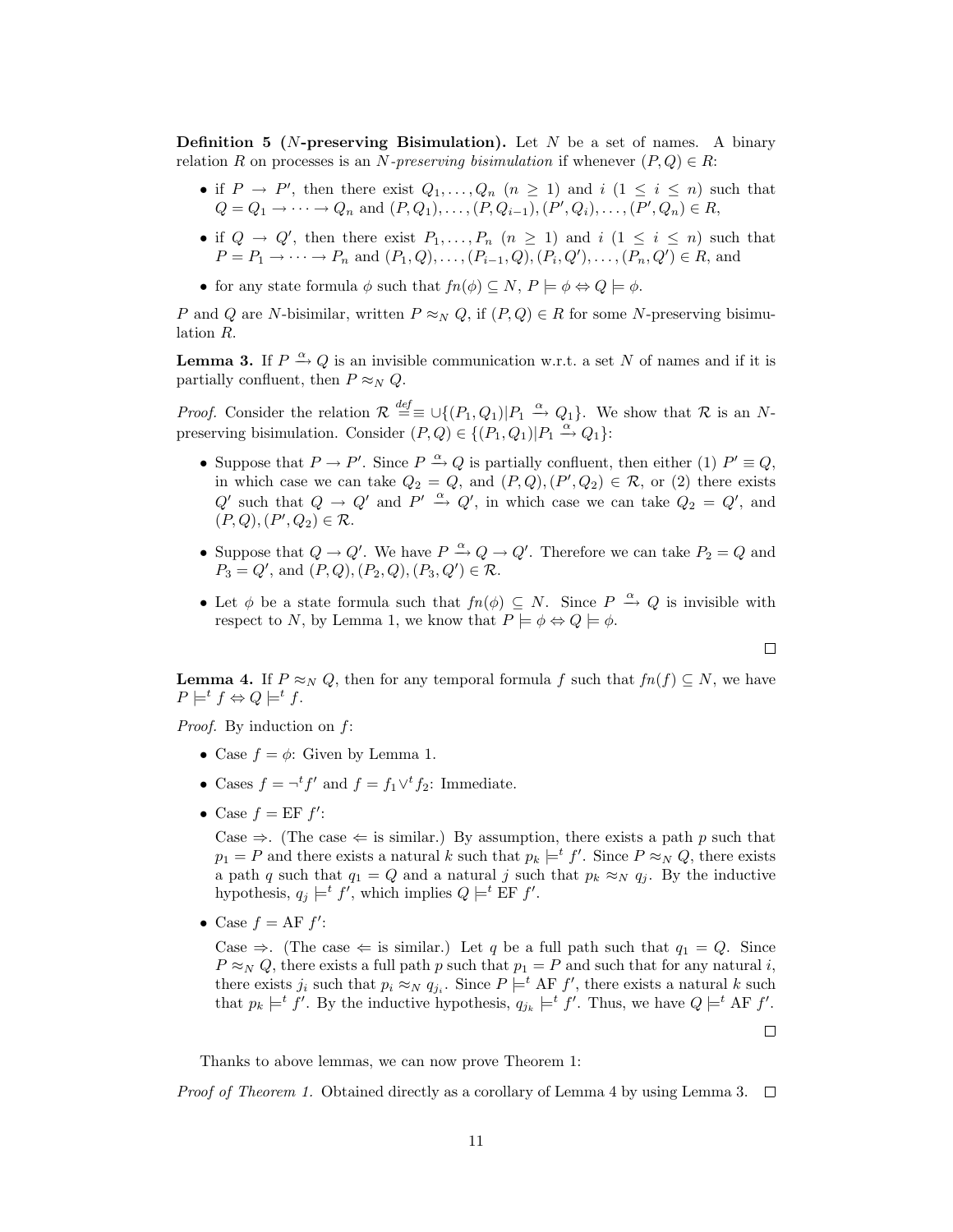### 7 Extension: Mixing Spatial and Temporal Formulas

In the previous section, we have introduced the TSL logic, a fragment of spatial logic for which partial order reduction holds. Since arbitrary mixing of spatial and temporal formulas prevents partial order reduction, the TSL logic imposes a stratification between state and temporal formulas. In this section, we introduce (1) a formula called guarded composition that allows for temporal formulas to appear inside the composition formula, and  $(2)$  a fragment of spatial logic called TSL mix extended with the guarded composition for which partial order reduction still holds.

#### 7.1 Guarded Composition and the TSLmix Logic

Intuitively, the guarded composition combines the semantics of the EF formula and of the composition formulas. Put formally:

Definition 6 (Guarded Composition). Let L be some logic with temporal formulas whose satisfaction relation is written  $\models^t$ . We call *guarded composition* the temporal formula noted  $EF(f_1|f_2)$  (where  $f_1, f_2$  are temporal formulas) and whose semantics is defined as follows:

 $P \models^t \text{EF}(f_1|f_2)$  iff there exists a path p such that  $p_1 = P$  and there exist  $k, P_1, P_2, y_1, \ldots, y_n$  such that  $p_k \equiv \nu y_{1,\ldots,n}$ .  $(P_1 | P_2)$  with  $\nu y_{1,\dots,n}.P_1 \models^t f_1 \text{ and } \nu y_{1,\dots,n}.P_2 \models^t f_2$ 

For example, we have  $d.((c.\overline{e}|\overline{c})|(c.\overline{e}|\overline{c}))|\overline{d} \models^t \text{EF}(A\overline{F} \ \overline{e}.\top|A\overline{F} \ \overline{e}.\top).$ 

We now introduce the TSL mix logic, a negation-free fragment of spatial logic extended with the guarded composition formula.

Definition 7 (Mixed Formulas). The set of mixed formulas is given by the following grammar:

$$
\phi \quad ::= \quad \top \mid \phi_1 \vee \phi_2 \mid c.\phi \mid \overline{c}.\phi \mid (\phi_1 | \phi_2)
$$

$$
f \ ::= \ \phi \mid f_1 \vee^t f_2 \mid \text{EF } f \mid \text{AF } f \mid \text{EF}(f_1 | f_2)
$$

The semantics of the guarded composition is given by Definition 6 and the semantics of other formulas is given by Definitions 3 and 4.

We define the  $TSLmix$  logic as the set of mixed formulas.

The restriction to a negation-free fragment is necessary for sound partial order reduction. This is illustrated by the following counter-example (we omit the trailing  $\top$  in input formulas to facilitate reading):

$$
\overline{d}.f|d|c|\overline{c}.\overline{d}.h|\overline{d}.g|d \models^t \text{EF}(\neg^t f \wedge^t \text{EF } f \wedge^t \neg^t \text{EF } h | \neg^t g \wedge^t \text{EF } g \wedge^t \neg^t \text{EF } h)
$$
\n
$$
\downarrow_c
$$
\n
$$
\overline{d}.f|d|\overline{d}.h|\overline{d}.g|d \not\models^t \text{EF}(\neg^t f \wedge^t \text{EF } f \wedge^t \neg^t \text{EF } h | \neg^t g \wedge^t \text{EF } g \wedge^t \neg^t \text{EF } h)
$$

The starting process can be decomposed into the processes  $\bar{d} f|d|c$  and  $\bar{c} \bar{d} h|\bar{d} g|d$  that respectively satisfy  $\neg^t f \wedge^t EF f \wedge^t \neg^t EF h$  and  $\neg^t g \wedge^t EF g \wedge^t \neg^t EF h$ . However, there is no way to decompose the ending process into processes that satisfy both parts of the formula.

Note that we can actually extend the *TSLmix* logic with the *TSL* formulas without compromising partial order reduction by requiring the negation-free condition only inside the guarded composition formula. In the following, we focus on mixed formulas for the sake of clarity.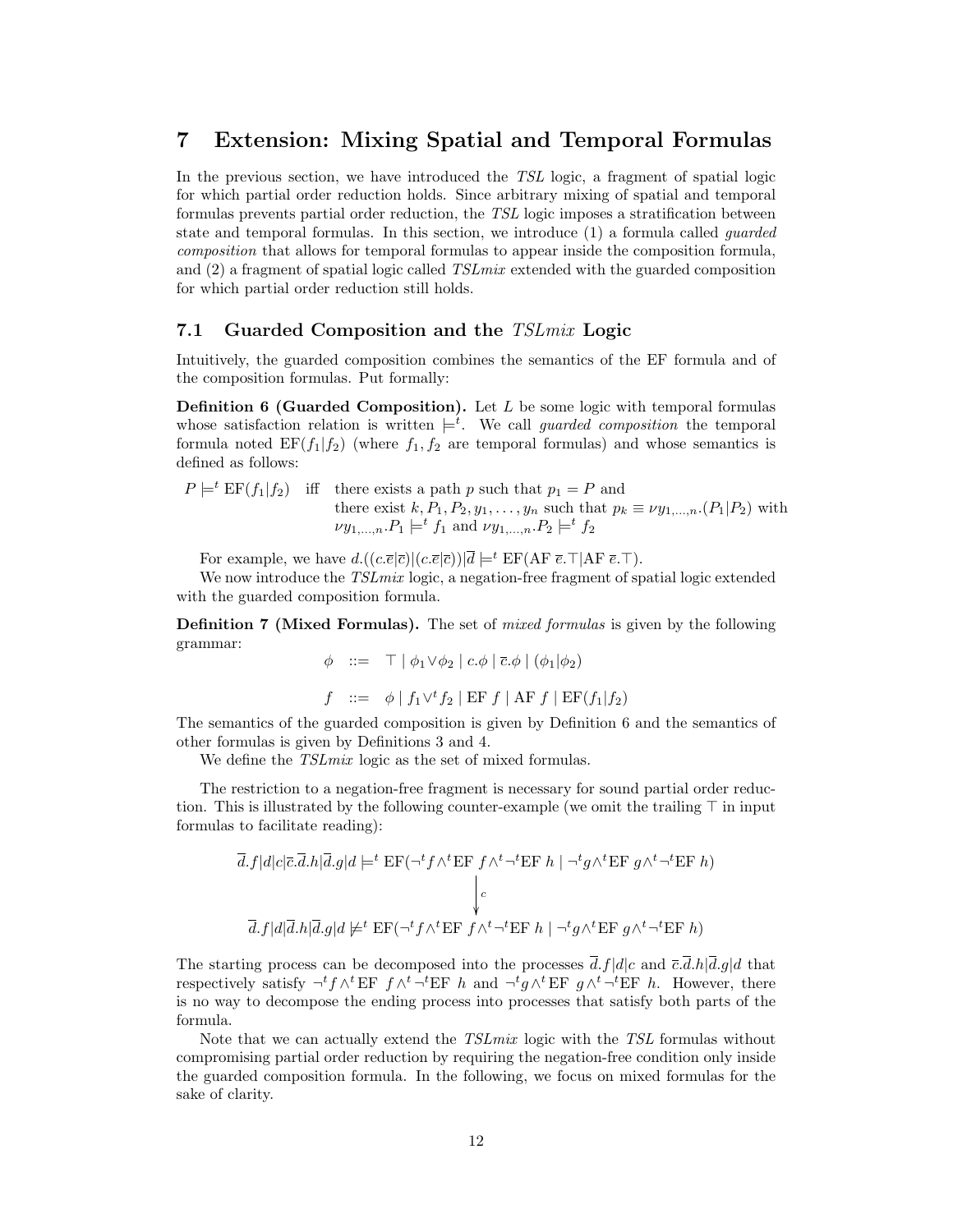#### 7.2 Partial Order Reduction for the TSLmix Logic

In this section, we show that partial order reduction holds for the *TSLmix* logic in the case of linear and invisible communications (the general case for partially confluent communications is left for future work). Let us first recall the definition of linear communications [16].

**Definition 8 (Linear Communications).** Let c be a name and P be a process. Communications in P along c are linear if there is no case such that there exist  $P_1, P_2, P_3, y_1, \ldots, y_n$ such that  $P \to^* \nu y_{1,\dots,n}$ .  $(c.P_1|c.P_2|P_3)$  or  $P \to^* \nu y_{1,\dots,n}$ .  $(\bar{c}.P_1|\bar{c}.P_2|P_3)$ . (In other words, no race occurs on input/output along c.)

We now state the theorem of partial order reduction for the TSL mix logic:

**Theorem 2 (Partial Order Reduction for** TSLmix). Let the communication  $P \rightarrow Q$ be linear and invisible w.r.t. the set of names  $N$ . Then, for any mixed formula  $f$  such that  $fn(f) \subseteq N$ , we have  $P \models^t f \Leftrightarrow Q \models^t f$ .

The rest of this section is dedicated to the proof of this theorem. Let us first explain informally the main idea of the proof. The difficulty resides in the case  $P \models^t \text{EF}(f_1|f_2) \Rightarrow$  $Q \models^t \text{EF}(f_1|f_2)$  when, along some path p such that  $P \models^t \text{EF}(f_1|f_2)$ , we run into a satisfactory process  $p_k$  before the communication along c is executed. By assumption,  $p_k$  has the form  $\bar{c}U|c.T|R$  and, assuming  $R = R_1|R_2$ , we might have  $\bar{c}U|R_1 \models^t f_1$ and  $c.T|R_2 \models^t f_2$ . In this situation, we do not have  $U|R_1 \models^t f_1$  and  $T|R_2 \models^t f_2$ in general (consider for example  $\overline{c}.\overline{d}|\overline{d}.\overline{e}|d \models^t AF \overline{e}.\top$ ). Fortunately, we can show that  $U|R_1 \models^t \text{EF } f_1$  and  $T|R_2 \models^t \text{EF } f_2$  to conclude for this case. To deal with this situation, we introduce the following two intermediate lemmas.

**Lemma 5.** Let c be a name and f be a mixed formula such that  $c \notin fn(f)$ . For any  $U, R, y_1, \ldots, y_n$  such that  $\nu y_{1,\ldots,n}.R \not\models^t \text{EF } c.\top$  (resp.  $\nu y_{1,\ldots,n}.R \not\models^t \text{EF } \overline{c}.\top$ ), we have  $\nu y_{1,\dots,n}.\left(\overline{c}U|R\right) \models^{t} f \Rightarrow \nu y_{1,\dots,n}.R \models^{t} f \text{ (resp. } \nu y_{1,\dots,n}.\left(c.U|R\right) \models^{t} f \Rightarrow \nu y_{1,\dots,n}.R \models^{t} f\text{)}.$ 

**Lemma 6.** Let f be a mixed formula. For any  $P, Q, y_1, \ldots, y_n$ , we have  $\nu y_{1,\ldots,n}$ .  $P \models^t$  $f \Rightarrow \nu y_{1,\dots,n}$ .  $(P|Q) \models^t \text{EF } f$ .

Observe that Lemma 6 makes the negation-free condition necessary.

Thanks the intermediate lemmas above, we can now prove Theorem 2:

*Proof of Theorem 2.* By induction on f. Let us assume that  $P \xrightarrow{c, S} Q$ . We only show the case for the guarded composition.

- Case  $f = EF(f_1|f_2)$ :
	- Case  $\Leftarrow$ : By assumption, there exists a path q such that  $Q \models^t \text{EF}(f_1|f_2)$  holds. Let us consider the path p such that  $p_1 = P$  and  $p_{i+1} = q_i$  for any natural i. By construction, the path p is such that  $P \models^t \text{EF}(f_1|f_2)$  holds.
	- Case  $\Rightarrow$ : By assumption, there exists a path p such that  $p_1 = P$  and there exist  $k, P_1, P_2, y_1, \ldots, y_{n_k}$  such that  $p_k = \nu y_{1,\ldots,n_k}$ .  $(P_1 | P_2)$  with  $\nu y_{1,\ldots,n_k}$ .  $P_1 \models^t f_1$ and  $\nu y_{1,\dots,n_k} P_2 \models^t f_2$ . Since the communication along c is linear, there exist  $U, T, R, y_1, \ldots, y_{n_1}$  such that  $p_1 \equiv \nu y_{1,\ldots,n_1}$ . ( $\overline{c}.U|c.T|R$ ) and, for any R' such that  $R \to^* R'$ , we have  $c \notin \text{guards}(R')$ . There are two cases regarding the communication along c:
		- $∗$  The communication along c is executed before  $p_k$ . In this situation, there exists  $l$  ( $l$  < k) such that, for any  $i \leq l$ , there exist  $y_1, \ldots, y_{n_i}$  such that  $p_i \equiv \nu y_{1,\dots,n_i}$  ( $\overline{c}$ . $U|c$ . $T|R_i$ ) where  $R_i$  is a derivative of  $R$  (we assume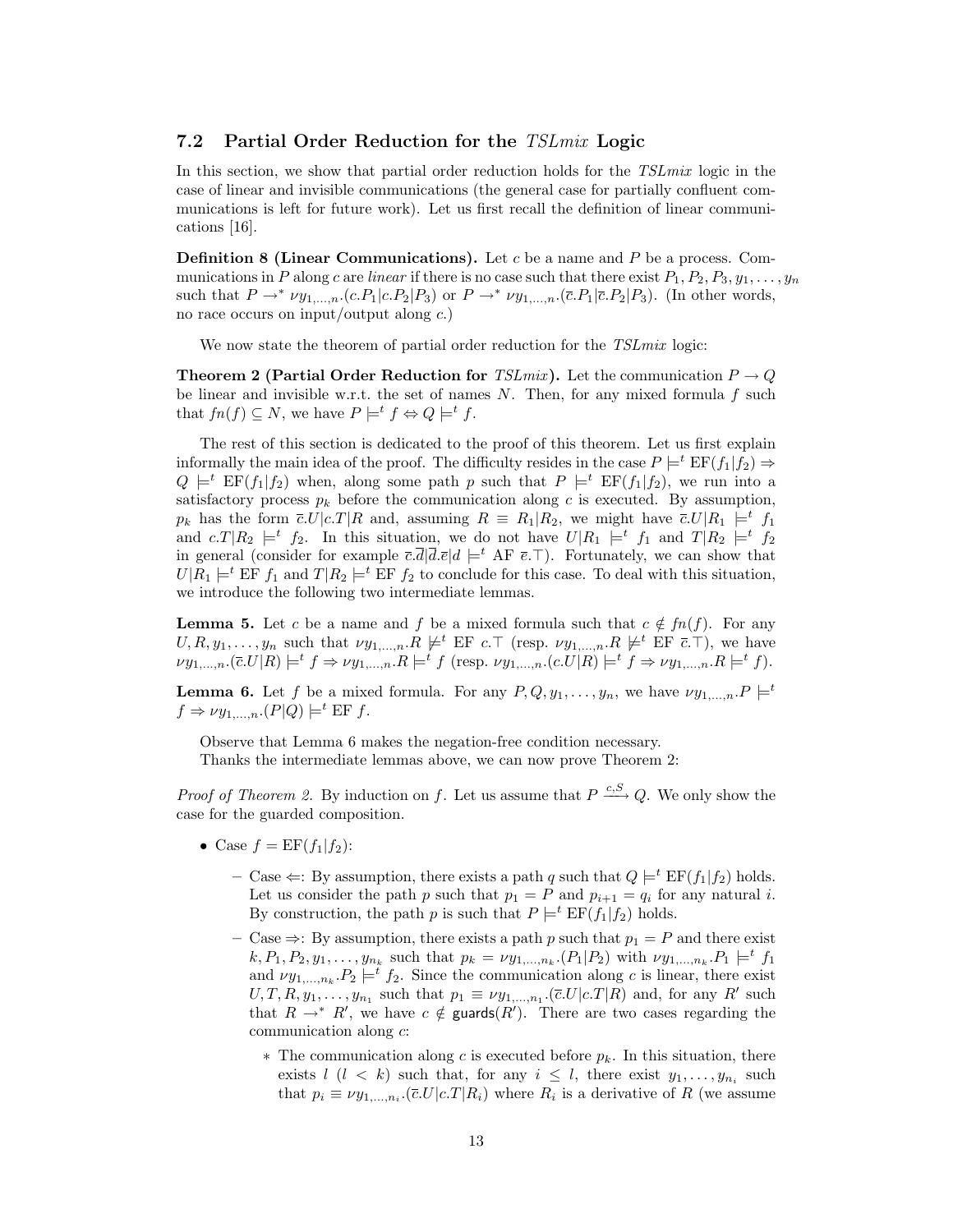$R_1 = R$ , and  $p_{l+1} \equiv \nu y_{1,\dots,n_l}$ . (U|T|R<sub>l</sub>). Since the communication along c is linear, it is partially confluent, and thus we can construct a path  $q$  such that, for any  $i \leq l$ ,  $q_i = \nu y_{1,\dots,n_i}$ .  $(U|T|R_i)$  and  $q_i = p_{i+1}$  otherwise. The figure below depicts this situation (continuous arrows represent the path p and dashed arrows represent the path  $q$ ):

$$
P \longrightarrow^{*} p_{l} \equiv \nu y_{1,...,n_{l}} \cdot (\bar{c}U|c.T|R_{l})
$$
  
\n
$$
c, S \downarrow
$$
  
\n
$$
Q \equiv q_{1} - \frac{*}{q_{l}} = p_{l+1} \equiv \nu y_{1,...,n_{l}} \cdot (U|T|R_{l}) \frac{*}{1 - \frac{*}{q_{k}}} q_{k-1} = p_{k} \frac{*}{1 - \frac{*}{q_{k}}} \cdots
$$

By construction, we have  $q_{k-1} = p_k$ . Therefore, we have  $Q \models^t \text{EF}(f_1|f_2)$ .

- ∗ The communication along c is not executed before pk. In this situation, for any  $i \leq k$ , there exist  $y_1, \ldots, y_{n_i}$  such that  $p_i \equiv \nu y_{1,\ldots,n_i}$ .  $(\bar{c}U|c.T|R_i)$ where  $R_i$  is a derivative of R (we assume  $R_1 = R$ ). In particular, we have  $p_k \equiv \nu y_{1,\dots,n_k}$ .  $(P_1|P_2) \equiv \nu y_{1,\dots,n_k}$ .  $(\bar{c}U|c.T|R_k)$ . There are several cases, depending on the position of the processes  $\overline{c}$ .U and  $c$ .T in  $P_1$  or  $P_2$ :
	- · There exist  $R_{k_1}, R_{k_2}$  such that  $R_k \equiv R_{k_1} | R_{k_2}$  and  $P_1 \equiv \overline{c} U | c.T | R_{k_1}$ and  $P_2 \equiv R_{k_2}$  (the case with  $P_1$  and  $P_2$  exchanged is similar). By the inductive hypothesis, we have  $\nu y_{1,\dots,n_k}$ .  $(U|T|R_{k_1}) \models^t f_1$ . Let us consider the path q such that, for any  $i \leq k$ ,  $q_i = \nu y_{1,\dots,n_i}$ .  $(U|T|R_i)$ . The figure below depicts both  $p$  and  $q$  paths:

$$
P \longrightarrow^* p_k \equiv \nu y_{1,\dots,n_k} \cdot (\overline{c} \cdot U | c \cdot T | R_k) \longrightarrow^* \cdots
$$
  
\n
$$
c, S \downarrow c, S \downarrow
$$
  
\n
$$
Q \equiv q_1 - \dots \Rightarrow^* q_k = \nu y_{1,\dots,n_k} \cdot (U | T | R_k) - \dots \Rightarrow^* \cdots
$$

By construction,  $q_k = \nu y_{1,\dots,n_k}$ .  $(U|T|R_{k_1}|R_{k_2})$  with  $\nu y_{1,\dots,n_k}$ .  $(U|T|R_{k_1}) \models^t$  $f_1$  and  $\nu y_{1,\dots,n_k} R_{k_2} \equiv P_2 \models^t f_2$ . Therefore, the path q is such that  $Q \models^t \text{EF}(f_1|f_2).$ 

· There exist  $R_{k_1}, R_{k_2}$  such that  $R_k \equiv R_{k_1} | R_{k_2}$  and  $\nu y_{1,...,n_k} . P_1 \equiv$  $\nu y_{1,...,n_k}$ .  $(\bar{c}U|R_{k_1}) \models^t f_1$  and  $\nu y_{1,...,n_k}$ .  $P_2 \equiv \nu y_{1,...,n_k}$ .  $(c.T|R_{k_2}) \models^t f_2$ (the case where the roles of  $P_1$  and  $P_2$  are exchanged is similar). Since the communication along  $c$  is linear, we can apply Lemma  $5$  to deduce  $\nu y_{1,\dots,n_k}.R_{k_1} \models^t f_1$  and  $\nu y_{1,\dots,n_k}.R_{k_2} \models^t f_2$ . By Lemma 6, we deduce  $\nu y_{1,...,n_k}.(U|R_{k_1}) \models^t \text{EF } f_1 \text{ and } \nu y_{1,...,n_k}.(T|R_{k_2}) \models^t \text{EF } f_2,$ and therefore  $Q \models^t \text{EF}(f_1|f_2)$ .

$$
\qquad \qquad \Box
$$

The guarded composition formula is defined on the model of the EF formula. We did not consider the guarded composition formula defined on the model of the AF formula because it would prevent partial order reduction. Indeed, let us consider the temporal formula noted  $\text{AF}(f_1|f_2)$  defined as follows:  $P \models^t \text{AF}(f_1|f_2)$  iff for any full path p such that  $p_1 = P$ , there exist  $k, P_1, P_2, y_1, \ldots, y_n$  such that  $p_k \equiv \nu_{1,\ldots,n}$ .  $(P_1|P_2)$  with  $\nu_{1,\dots,n}.P_1 \models^t f_1$  and  $\nu_{1,\dots,n}.P_2 \models^t f_2$ . Using this formula, it is possible to discriminate the starting and ending processes of a partially confluent and invisible communication,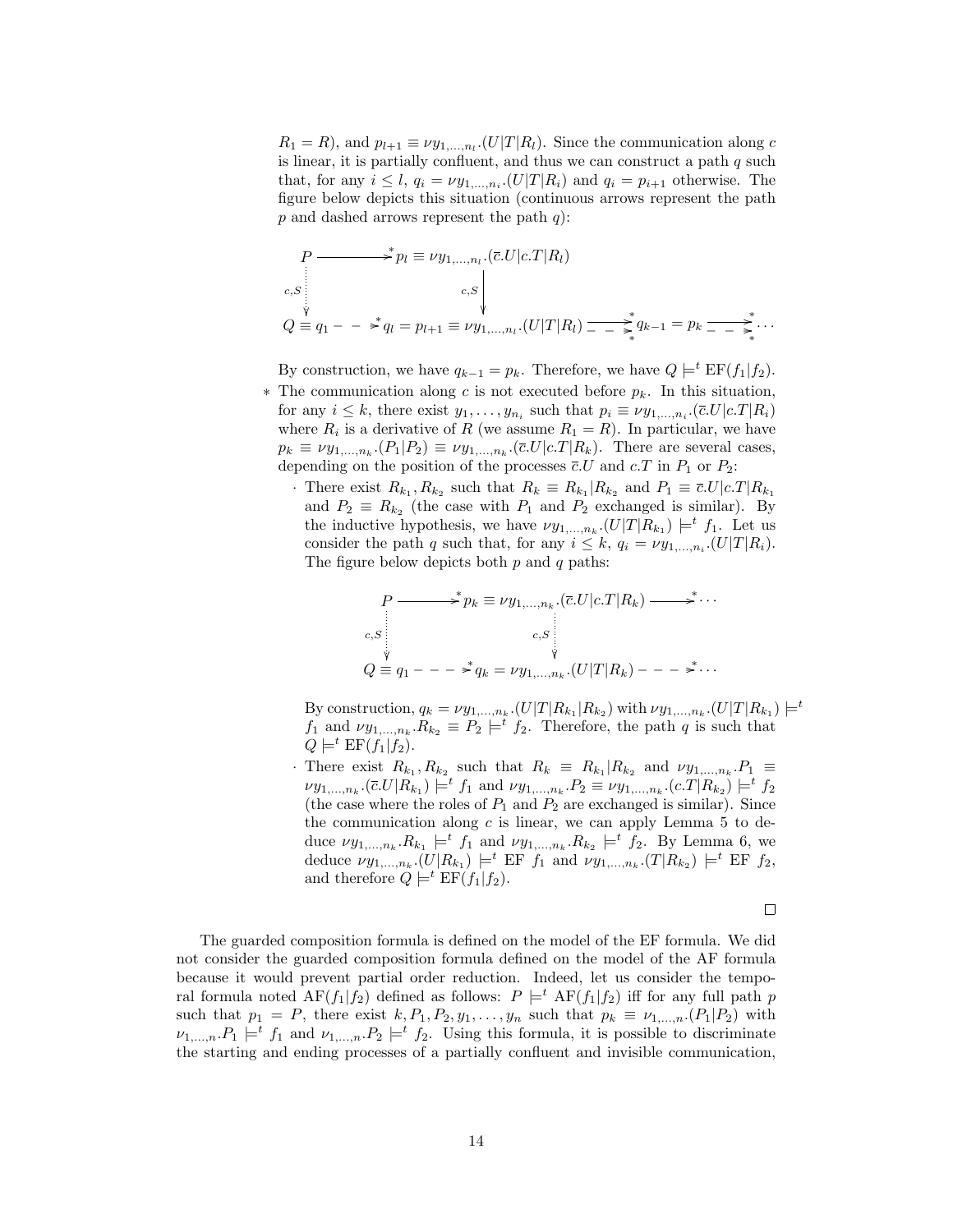as illustrated by the following example:

$$
\overline{d}.\overline{e}|d|c|\overline{c}.\overline{d}|\overline{d}.\overline{e}|d \models^t \text{AF}(A\overline{F} \ \overline{e}.\top |AF \ \overline{e}.\top)
$$
\n
$$
\downarrow_c
$$
\n
$$
\overline{d}.\overline{e}|d|\overline{d}|\overline{d}.\overline{e}|d \not\models^t \text{AF}(AF \ \overline{e}.\top |AF \ \overline{e}.\top)
$$

The starting process can be readily decomposed into the processes  $\overline{d}.\overline{e}|d|c$  and  $\overline{c}.\overline{d}|\overline{d}.\overline{e}|d$ that both satisfy AF  $\bar{e}$ . In contrast, there is a full path from the ending process such that this decomposition is never possible (namely, the path  $\overline{d}.\overline{e}|\overline{d}|\overline{d}.\overline{e}|\overline{d} \rightarrow \overline{d}.\overline{e}|\overline{d}.\overline{e} \rightarrow \overline{e}|\overline{d}.\overline{e}$ ).

### 8 Extension: The Guarantee Formula

The guarantee formula is an important formula of spatial logics because it allows for contextual specifications. Unfortunately, its standard definition prevents partial order reduction. In this section, we introduce a restricted version of the guarantee formula and we show that we can extend the TSL logic with this guarantee formula without compromising partial order reduction.

#### 8.1 Linear Guarantee and the TSLqua Logic

The standard definition of the guarantee formula (see Sect. 2) prevents partial order reduction. Indeed, using this formula, we can discriminate the starting and ending processes of partially confluent and invisible communications, as illustrated by the following example:

$$
c.f.\overline{d}|f.d.\overline{c}.\overline{e}|\overline{f}|\overline{c} \models^t \overline{d}.\top \triangleright \text{EF }\overline{e}.\top
$$

$$
\downarrow c
$$

$$
f.\overline{d}|f.d.\overline{c}.\overline{e}|\overline{f} \not\models^t \overline{d}.\top \triangleright \text{EF }\overline{e}.\top
$$

When composed with, say, the process  $\overline{d}$ , the starting process satisfies EF  $\overline{e}.\overline{\cdot}$ , whereas this is not true of the ending process. Intuitively, the problem is that the formula on the left-hand side of the guarantee formula characterizes processes that break the partial confluence property. In other words, the communication along  $c$  is partially confluent in the process  $c.f.d|f.d.\overline{c}.\overline{e}|f|\overline{c}$  but it is not partially confluent anymore when this process is composed with the process d.

The counter-example above motivates the definition of a restricted version of the guarantee formula:

**Definition 9 (Linear Guarantee).** Given a set of names  $S$  and a process  $P$ , the predicate  $\text{lin}(S, P)$  holds when, for any name  $c \in S$ , the communications along c in P are linear.

The *linear guarantee* formula, noted  $f_1 \overset{S}{\triangleright} f_2$  where  $f_1, f_2$  are temporal formulas and S is a set of names, is defined as follows:

 $P \models^t f_1 \stackrel{S}{\triangleright} f_2$  iff  $P | R \models^t f_2$  holds for any process R such that  $R \models^t f_1$  and  $\text{lin}(S, P | R)$ 

We define the  $TSLgua_S$  logic as the TSL logic extended with the linear guarantee  $\stackrel{S}{\triangleright}$ .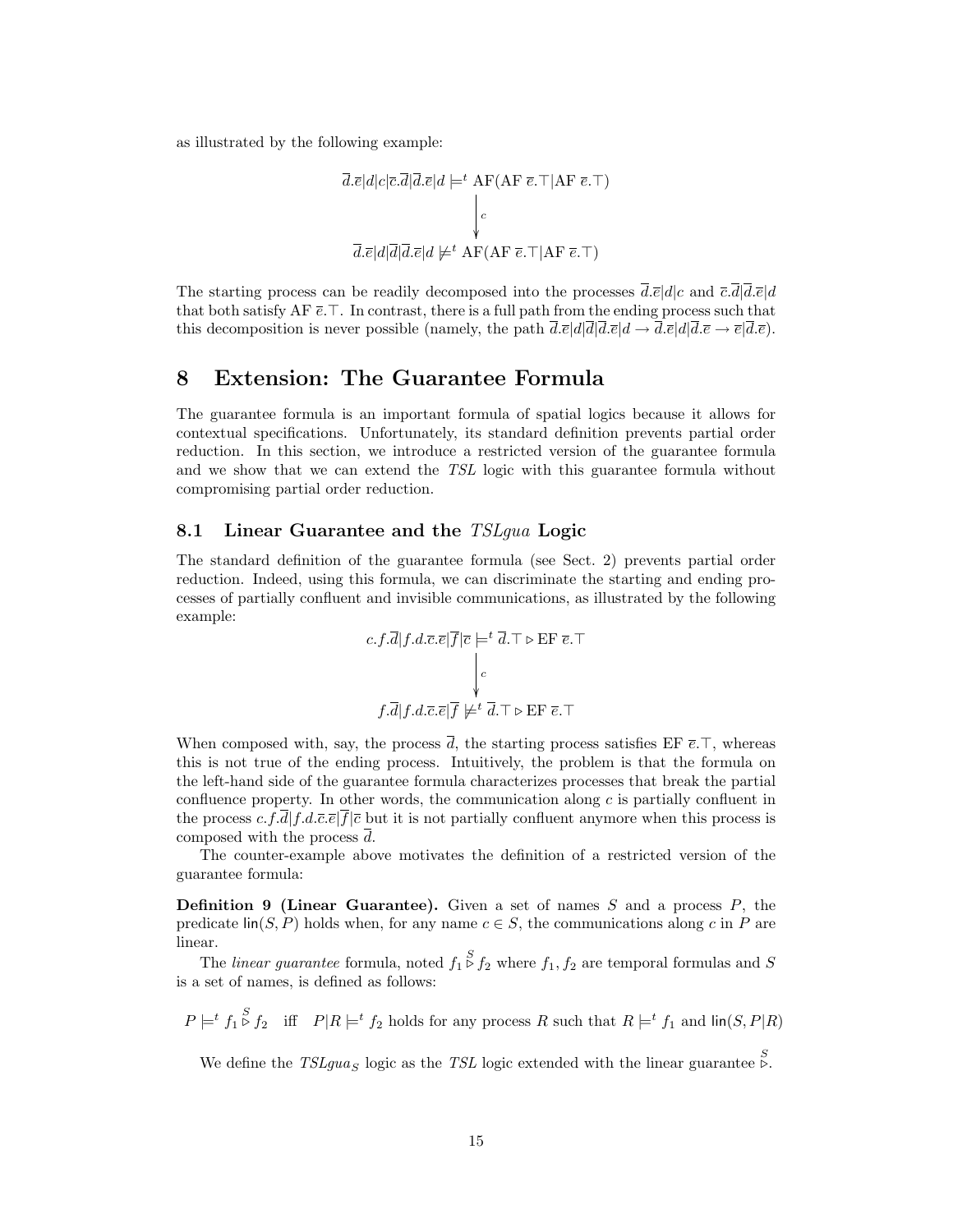#### 8.2 Partial Order Reduction for the TSLgua Logic

In this section, we show that partial order reduction holds for the TSLgua logic in the case of linear and invisible communications (the general case for partially confluent communications is left for future work). We first state the corresponding theorem, then illustrate its use with an example, and finally give an excerpt of its proof.

Theorem 3 (Partial Order Reduction for *TSLgua*). Let the communication  $P \stackrel{c}{\rightarrow} Q$ be linear and invisible w.r.t. the set of names N. Then, for any  $f \in TSLgua_s$  such that  $c \in S$  and  $fn(f) \subseteq N$ , we have  $P \models^t f \Leftrightarrow Q \models^t f$ .

We show how to use this theorem on an example. Let us consider the following process:

$$
P = c.f.\overline{d}.\overline{f}.\overline{d}|f.d.\overline{e}|\overline{f}|\overline{c}
$$

Let us assume that we want to verify that the composition of P with some process that seeks for input along the name d may eventually perform some output along the name e. Let us also assume that the name  $c$  is unknown outside  $P$ , so that the linearity of communications along  $c$  is preserved by composition. Put formally, we want to verify that  $P \models^t d.\top \stackrel{\{c\}}{\triangleright} \text{EF } \overline{e}.\top \text{ holds.}$ 

Since the communication along name  $c$  is partially confluent and invisible with respect to the set of names  $\{d, e\} = fn(d.\top \stackrel{\{c\}}{\triangleright} \text{EF }\bar{e}.\top)$ , we can apply Theorem 3 and simplify the verification to  $P' \models^t d. \top \stackrel{\{c\}}{\triangleright} \text{EF } \overline{e}.\top \text{ with:}$ 

$$
P' = f.\overline{d}.\overline{f}.\overline{d}|f.d.\overline{e}|\overline{f}
$$

Proof of Theorem 3. By induction on f. We only show the case for the linear guarantee.

- Case  $f = f_1 \overset{S}{\triangleright} f_2$ :
	- Case  $\Rightarrow$ : Let R be some process such that  $R \models^t f_1$  and lin(S, Q|R) holds. By assumption, no race occurs in  $Q/R$  on input/output along names in S. Since  $P \stackrel{c}{\rightarrow} Q$  is linear and  $c \in S$ , it is also true that no race occurs in  $P|R$  on input/output along names in S. Since  $P \models^t f_1 \stackrel{S}{\triangleright} f_2$ , we have  $P|R \models^t f_2$ . By the inductive hypothesis,  $Q|R \models^{t} f_2$ . Thus,  $Q \models^{t} f_1 \overset{S}{\triangleright} f_2$
	- Case  $\Leftarrow$ : Let R be some process such that  $R \models^t f_1$  and  $\text{lin}(S, P | R)$  holds. Since  $P \stackrel{S}{\rightarrow} Q$ , we have  $\text{lin}(S, Q | R)$ . Since  $Q \models^t f_1 \stackrel{S}{\triangleright} f_2$ , we have  $Q | R \models^t f_2$ . By the induction hypothesis,  $P|R \models^t f_2$ . Thus,  $P \models^t f_1 \overset{S}{\triangleright} f_2$ .

## 9 Conclusion

In this paper, we considered the issue of partial order reduction for the verification of spatial properties. First, we discussed spatial formulas whose standard definition for process calculi prevents partial order reduction. More precisely, we focused on spatial properties of structure and reduction (mainly the composition formula, the temporal modality, and the guarantee formula). Then, we recast the issue of partial order reduction in the terms of process calculi; in particular, we provided a syntactic definition of invisible communications. Finally, we defined three fragments of spatial logics (namely, the TSL, TSLmix , and TSLgua logics) for which we proved that the knowledge of partially confluent (or linear) and invisible communications enable partial order reduction.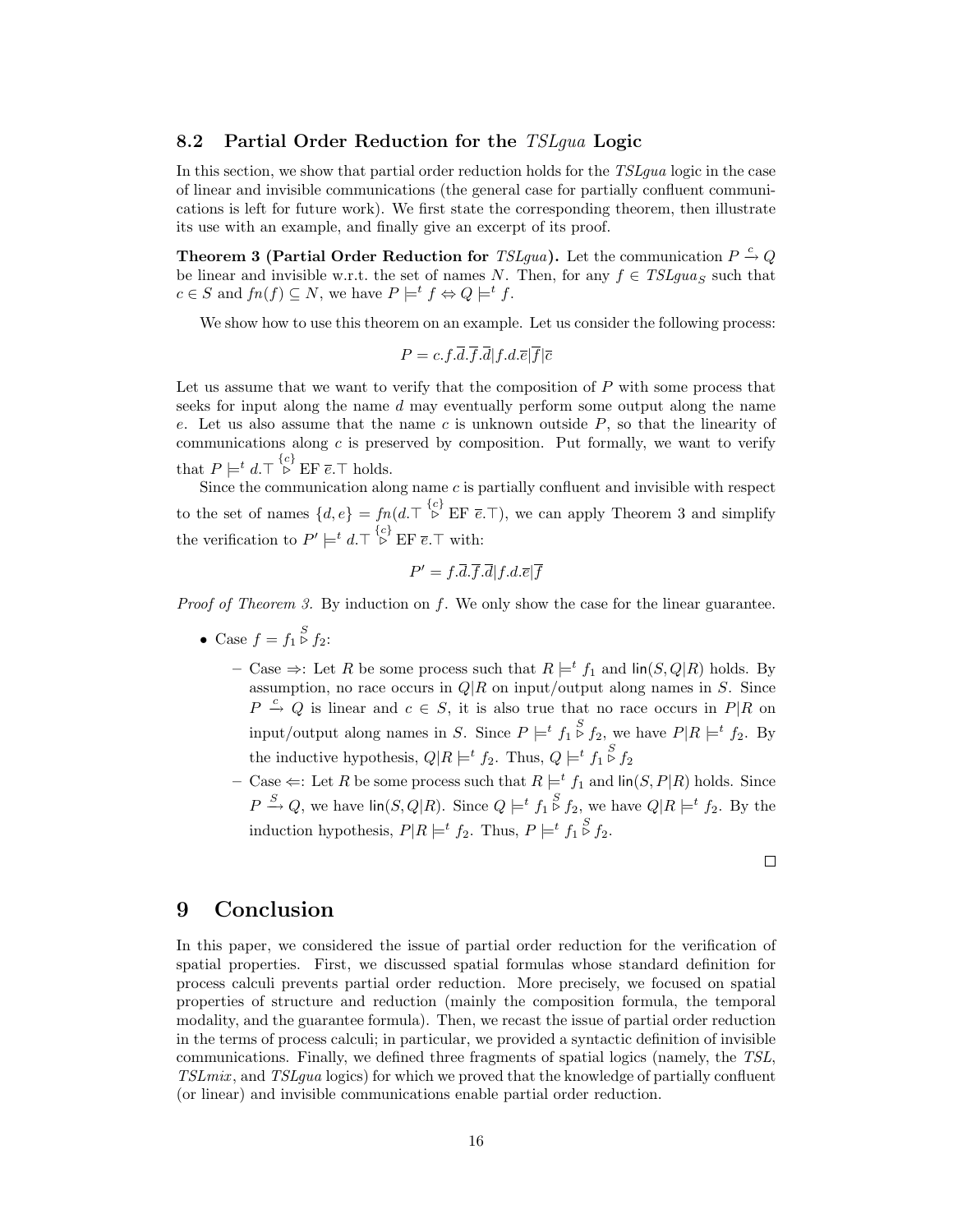Related Work Our work is directly related to partial order reduction techniques for model checking. Partial order reduction techniques have been defined for several temporal logics (LTL-X [9], CTL\*-X [10], the weak modal mu-calculus [17]). The main originality of our work lies in the application to spatial formulas (that requires adequate restrictions) and the application to process calculi (that requires an appropriate definition of invisibility).

In the field of process calculi, confluence properties have long been recognized as an important feature regarding verification. In particular, Groote and Sellink study the relation between confluence and  $\tau$ -inertness (the fact that some communications do not change the bisimulation class of labeled transition systems) and its application to verification of so-called linear processes [11]. Later, Groote and van de Pol generalize their approach to "partial confluence" (i.e., they do not require anymore all communications to be confluent) and study the reduction of labelled transition systems with respect to branching bisimulation [12]. The main difference with our work is that we are concerned with the reduction of state-spaces of processes (instead of abstract transition systems) with respect to spatial logics (instead of branching bisimulation).

The problem of finding partially confluent communications has been addressed several times in the literature on the  $\pi$ -calculus (linear types and linearized types [16], linear receptiveness and  $\omega$ -receptiveness [18]). Our work can be seen as an application of this work.

Future Work In Sections 7 and 8, the proofs that partial order reduction holds for the TSLmix and TSLgua logics are limited to linear communications. We plan to investigate the validity of partial order reduction in the general case of partially confluent communications.

In order to augment the expressiveness of the *TSL*, *TSLmix*, and *TSLqua* logics, we plan to extend formulas with fairness conditions. This extension requires refinement of the definition of label and of the definition of partial confluence. These refinements call for special care in the definition of the operational semantics of the underlying process calculi (similarly to developments in [15]).

In this paper, we focused on the spatial properties of structure and reduction (mainly the composition formula, the temporal modality, and the guarantee formula). We plan to investigate the extension of our results to the spatial properties of restriction (mainly, the revelation formula and the fresh quantifier [5, 8]).

Our work was originally motivated by the construction of a library for interactive reasoning on concurrent programs [1] in the Coq proof assistant. At the time being, we use in this library some results from the present paper in the form of axioms. We plan to mechanically prove these axioms for sake of completeness of our library.

### References

- [1] R. Affeldt and N. Kobayashi. A Coq library for verification of concurrent programs. In 4th International Workshop on Logical Frameworks and Meta-Languages (LFM 2004), Cork, Ireland, July 5, 2004, pages 66–83, Jul. 2004. Preliminary proceedings. Preliminary proceedings available at http://cs-www.cs.yale.edu/ homes/carsten/lfm04/. Formal proceedings are to appear in Electronic Notes in Theoretical Computer Science, Elsevier. Coq documentation available at: http: //web.yl.is.s.u-tokyo.ac.jp/~affeldt/applpi/.
- [2] R. Affeldt and N. Kobayashi. Partial order reduction for verification of spatial properties of pi-calculus processes. In 11th International Workshop on Expressiveness in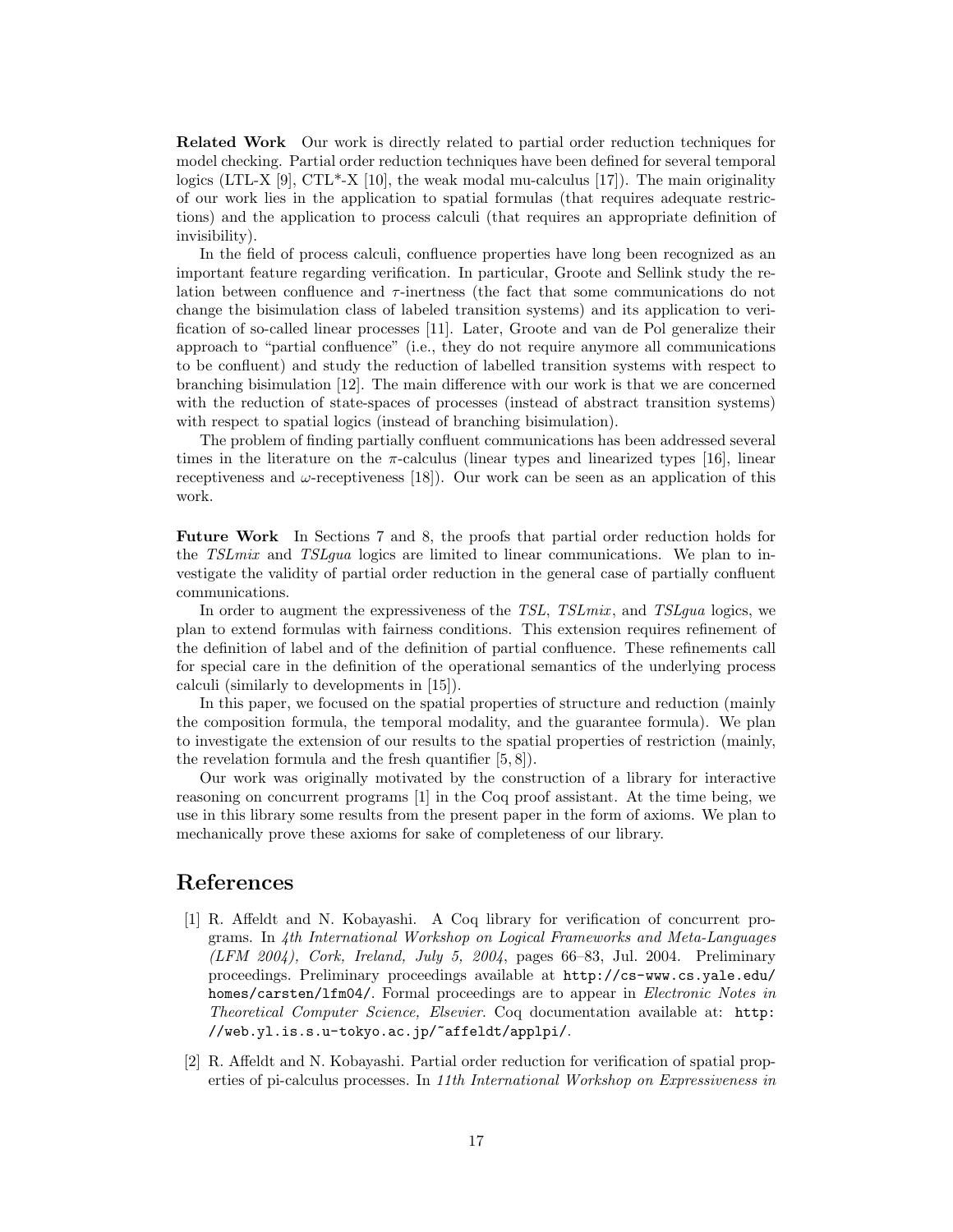Concurrency (EXPRESS 2004), London, UK, August 30, 2004, pages 113–127, Aug. 2004. Preliminary proceedings. Formal proceedings are to appear in Electronic Notes in Theoretical Computer Science, Elsevier.

- [3] R. M. Joachim Parrow David Walker. Modal logics for mobile processes. Theoretical Computer Science, 114(1):149–171, Jun. 1993.
- [4] L. Caires. Behavioral and spatial observations in a logic for the pi-calculus. In 7th International Conference on Foundations of Software Science and Computation Structures (FOSSACS 2004), Barcelona, Spain, March 29–April 2, 2004, volume 2987 of Lecture Notes in Computer Science. Springer, Mar. 2004.
- [5] L. Caires and L. Cardelli. A spatial logic for concurrency (part I). In N. Kobayashi and B. C. Pierce, editors, Theoretical Aspects of Computer Software (TACS 2001), Sendai, Japan, number 2215 in Lecture Notes in Computer Science, pages 1–37. Springer, Oct. 2001.
- [6] L. Caires and L. Cardelli. A spatial logic for concurrency (part II). In L. Brim, P. Jancar, M. Kretinsky, and A. Kucera, editors, 13th International Conference on Concurrency Theory (CONCUR 2002), Brno, Czech Republic, number 2421 in Lecture Notes in Computer Science, pages 209–225. Springer, Aug. 2002.
- [7] L. Cardelli and A. D. Gordon. Anytime, anywhere: modal logics for mobile ambients. In 27th ACM SIGPLAN-SIGACT symposium on principles of programming languages (POPL 2000), Boston, Massachusetts, USA, January 19–21, 2000, pages 365–377. ACM Press, 2000.
- [8] L. Cardelli and A. D. Gordon. Logical properties of name restriction. In 5th International Conference on Typed Lambda Calculi and Applications (TLCA 2001), Krakow, Poland, May 2–5, 2001, volume 2044 of Lecture Notes in Computer Science, pages 46–60. Springer, May 2001.
- [9] E. M. Clarke, O. Grumberg, and D. A. Peled. Model Checking. MIT Press, 2000.
- [10] R. Gerth, R. Kuiper, D. Peled, and W. Penczek. A partial order approach to branching time logic model checking. Information and Computation, 150(2):132–152, 1999.
- [11] J. F. Groote and M. Sellink. Confluence for process verification. In 6th International Conference on Concurrency Theory (CONCUR 1995), Philadelphia, PA, USA, volume 962 of Lecture Notes in Computer Science, pages 204–218. Springer, Aug. 1995.
- [12] J. F. Groote and J. van de Pol. State space reduction using partial tau-confluence. In 25th International Symposium on Mathematical Foundations of Computer Science (MFCS 2003), Bratislava, Slovak Republic, volume 1893 of Lecture Notes in Computer Science, pages 383–393. Springer, Aug. 2000.
- [13] D. Hirschkoff, E. Lozes, and D. Sangiorgi. Minimality results for the spatial logics. In 23rd Conference on Foundations of Software Technology and Theoretical Computer Science (FSTTCS 2003), Mumbai, India, volume 2914 of Lecture Notes in Computer Science, pages 252–264. Springer, Dec. 2003.
- [14] G. J. Holzmann. The SPIN Model Checker, Primer and Reference Manual. Addison Wesley Professional, 2004.
- [15] N. Kobayashi. A type system for lock-free processes. Information and Computation, 177(2):122–159, Sep. 2002.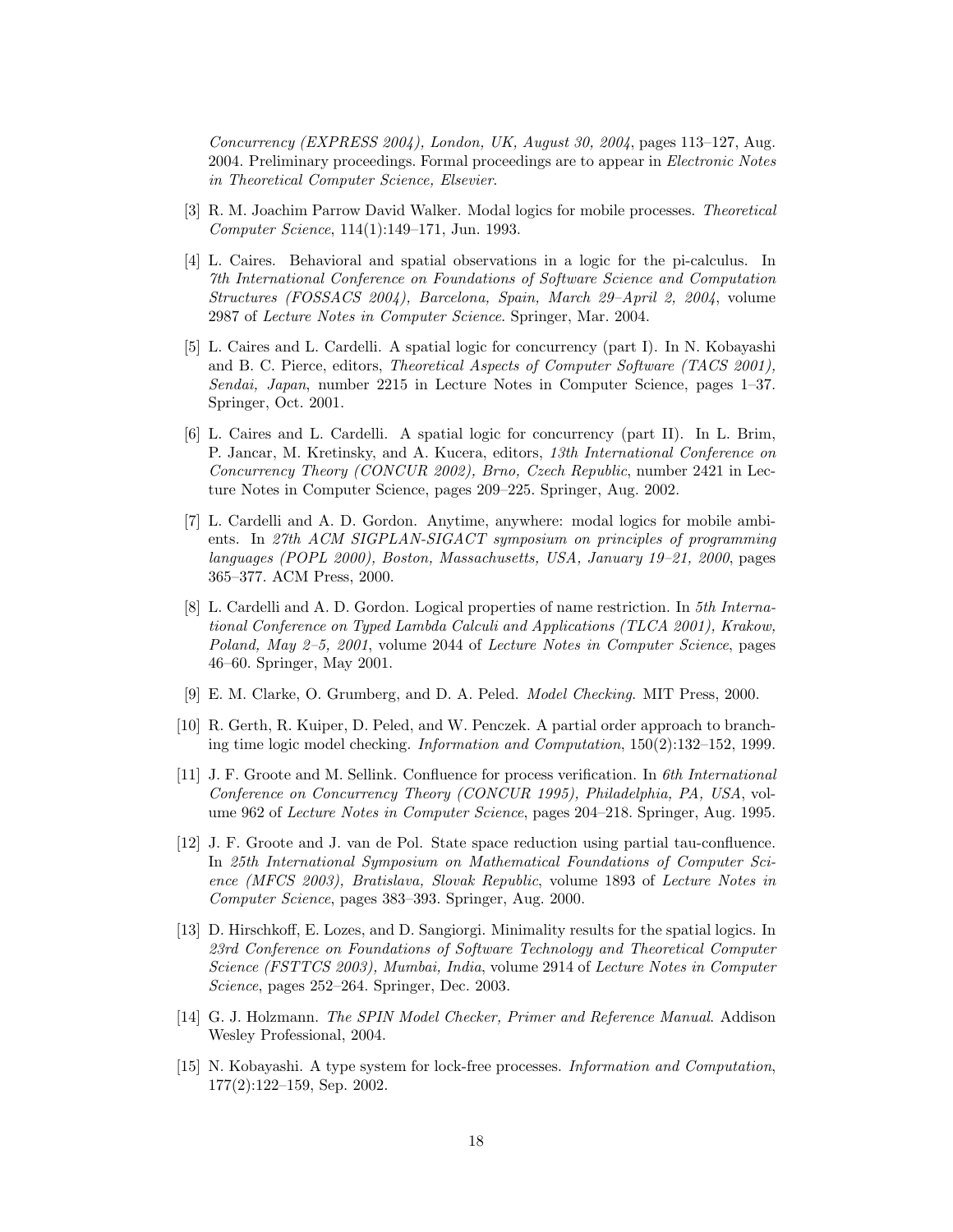- [16] N. Kobayashi, B. C. Pierce, and D. N. Turner. Linearity and the Pi-Calculus. In 23rd ACM SIGPLAN-SIGACT Symposium on Principles of Programming Languages (POPL 1996), St. Petersburg Beach, Florida, January 21–24, 1996, pages 358–371. ACM Press, 1996.
- [17] Y. S. Ramakrishna and S. A. Smolka. Partial-order reduction in the weak modal mu-calculus. In 8th International Conference on Concurrency Theory (CONCUR 1997), Warsaw, Poland, volume 1243 of Lecture Notes in Computer Science, pages 5–24. Springer, Jul. 1997.
- [18] D. Sangiorgi. The name discipline of uniform receptiveness (extended abstract). In P. Degano, R. Gorrieri, and A. Marchetti-Spaccamela, editors, 24th International Colloquium on Automata, Languages and Programming (ICALP 1997), Bologna, Italy, July 7-11, 1997, volume 1256 of Lecture Notes in Computer Science, pages 303–313. Springer, Jul. 1997.
- [19] H. Vieira and L. Caires. Spatial logic model checker user's guide (version 0.9). Technical report, Departamento de Informática, FCT/UNL, Dec. 2003. Revised March 2004.

## A Proofs of Intermediate Lemmas

Proof of Lemma 2. By induction on  $\phi$ . We only consider the equivalence  $\nu y_{1,...,n}.P \models$  $\phi \Leftrightarrow \nu y_{1,\dots,n}$ .  $(P|c,Q) \models \phi$  (the equivalence  $\nu y_{1,\dots,n}$ .  $P \models \phi \Leftrightarrow \nu y_{1,\dots,n}$ .  $(P|\bar{c},Q) \models \phi$  is similar).

- Cases  $\phi = \top$ ,  $\phi = \neg \phi'$ ,  $\phi = \phi_1 \lor \phi_2$ : Immediate.
- Case  $\phi = d.\phi'$  (the case  $\phi = \overline{d}.\phi'$  is similar):

Case  $\Rightarrow$ : By assumption, there exist  $T, R, z_1, \ldots, z_m$  such that  $\nu y_1, \ldots, n$ .  $P \equiv \nu z_1, \ldots, n$ .  $(d.T|R)$ with  $d \notin z_1, \ldots, z_m$  and  $\nu z_{1,\ldots,m}$ .  $(T|R) \models \phi'$ . Since d is free in  $\nu y_{1,\ldots,n}$ . P, we have  $d \notin y_1, \ldots, y_n$ . By the properties of bound names, there exist  $T', R', x_1, \ldots, x_l$ such that  $d \notin x_1, \ldots, x_l$  and  $\nu z_{1,\ldots,m}$ .  $(T|R) \equiv \nu y_{1,\ldots,n}$ .  $(\nu x_{1,\ldots,l}$ .  $(T'|R')$  and  $P \equiv$  $\nu x_{1,\dots,l}$ . (d.T'|R'). By the inductive hypothesis, we have  $\nu y_{1,\dots,n}$ .  $(\nu x_{1,\dots,l}$ .  $(T'|R')|c.Q)$   $\models$  $\phi'$ . Therefore, we have  $\nu y_{1,\dots,n}$ .  $(\nu x_{1,\dots,l}.(d.T'|R')|c.Q) \equiv \nu y_{1,\dots,n}$ .  $(P|c.Q) \models d.\phi'.$ 

Case  $\Leftarrow$ : By assumption, there exist  $T, R, z_1, \ldots, z_m$  such that  $\nu y_{1,\ldots,n}$ .  $(P|c.Q) \equiv$  $\nu z_{1,\dots,m}.(d.T|R)$  with  $d \notin z_1,\dots,z_m$  and  $\nu z_{1,\dots,m}.(T|R) \models \phi'$ . Since d is free in  $\nu y_{1,\ldots,n}$  (P|c.Q), we have  $d \notin y_1, \ldots, y_n$ . Since  $c \notin fn(\phi)$ , we have  $c \neq d$ . Thus, by the properties of bound names, there exist  $T', R', x_1, \ldots, x_l$  such that  $d \notin x_1, \ldots, x_l$ and  $\nu z_{1,...,m}$ .  $(T|R) \equiv \nu y_{1,...,n}$ .  $(\nu x_{1,...,l}$ .  $(T'|R')|c.Q)$  and  $P \equiv \nu x_{1,...,l}$ .  $(d.T'|R')$ . By the inductive hypothesis, we have  $\nu y_{1,\dots,n}(\nu x_{1,\dots,l}.(T' | R')) \models \phi'.$  Therefore, we have  $\nu y_{1,...,n}$ .  $(\nu x_{1,...,l}.(d.T'|R')) \equiv \nu y_{1,...,n}$ .  $P \models d.\phi'$ 

• Case  $\phi = \phi_1 | \phi_2$ :

Case  $\Rightarrow$ : By assumption, there exist  $R_1, R_2, z_1, \ldots, z_m$  such that  $\nu y_{1,\ldots,n}$ .  $P \equiv$  $\nu z_{1,\dots,m}$   $(R_1|R_2)$  with  $\nu z_{1,\dots,m}$   $R_1 \models \phi_1$  and  $\nu z_{1,\dots,m}$   $R_2 \models \phi_2$ . By the properties of bound names, there exist  $R'_1, R'_2$  such that  $\nu z_{1,\dots,m} R_2 \equiv \nu y_{1,\dots,n} R'_2$  and  $\nu z_{1,\dots,m}.R_1 \equiv \nu y_{1,\dots,n}.R'_1$ . By the inductive hypothesis,  $\nu y_{1,\dots,n}.(R'_2|c.Q) \models \phi_2$ . Thus,  $\nu y_{1,...,n}$ .  $(P|c.Q) \equiv \nu y_{1,...,n}$ .  $(R'_1|R'_2|c.Q) \models \phi_1|\phi_2$ .

Case  $\Leftarrow$ : By assumption, there exist  $R_1, R_2, z_1, \ldots, z_m$  such that  $\nu y_{1,\ldots,n}$ .  $(P|c.Q) \equiv$  $\nu z_1,...,m}(R_1|R_2)$  with  $\nu z_1,...,mR_1 \models \phi_1$  and  $\nu z_1,...,mR_2 \models \phi_2$ . There are two cases. Let us consider the case where there exist, by the properties of bound names,  $R'_1, R'_2$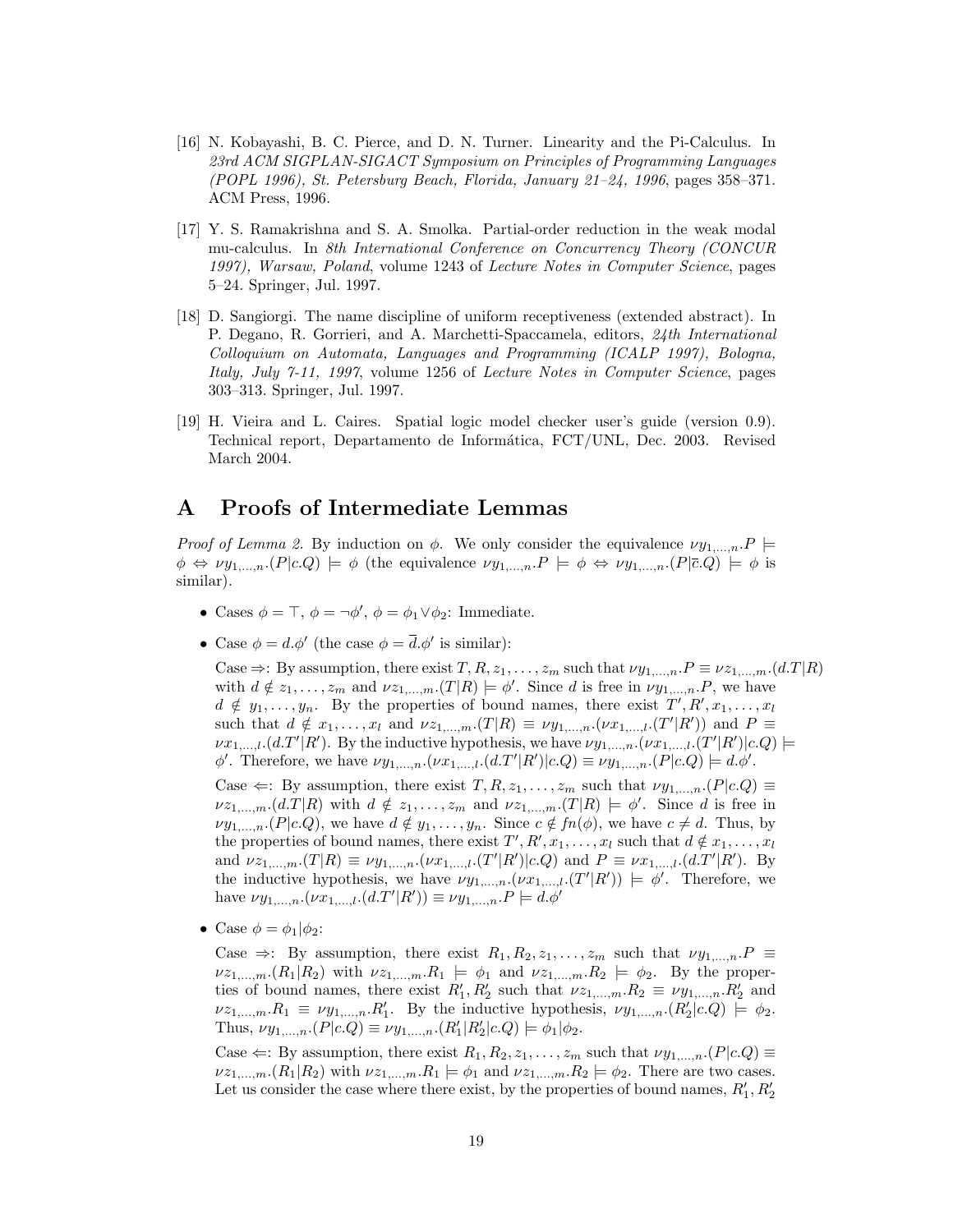such that  $\nu z_{1,\dots,m}.R_1 \equiv \nu y_{1,\dots,n}.(R_1'|c.Q)$  and  $\nu z_{1,\dots,m}.R_2 \equiv \nu y_{1,\dots,n}.R_2'$  (the case where the roles of  $R_1$  and  $R_2$  are exchanged is similar). By the inductive hypothesis,  $\nu y_{1,\dots,n} \cdot R'_1 \models \phi_1$ . Therefore, we have  $\nu y_{1,\dots,n} \cdot P \equiv \nu y_{1,\dots,n} \cdot (R'_1 | R'_2) \models \phi_1 | \phi_2$ .

*Proof of Lemma 5.* By induction on f. We only show the case for the output process (the case for the input process is similar).

- Cases  $f = \top$ ,  $f = \phi_1 \vee \phi_2$ : Immediate.
- Case  $f = \overline{d} \cdot \phi'$  (the case  $f = d \cdot \phi'$  is similar): By assumption, there exist  $U', R', z_1, \ldots, z_m$ such that  $\nu y_{1,...,n}$ .  $(\bar{c}U|R) \equiv \nu z_{1,...,m}$ .  $(\bar{d}U'|R')$  with  $d \notin z_1,...,z_m$  and  $\nu z_{1,...,m}$ .  $(U'|R') \models$  $\phi'$ . Since d is free in  $\nu y_{1,\dots,n}$ . ( $\overline{c}$ .*U*|*R*), we have  $d \notin y_1, \dots, y_n$ . Since  $c \notin fn(f)$ , we have  $c \neq d$ . Thus, there exist  $U'', R'', x_1, \ldots, x_l$  such that  $d \notin x_1, \ldots, x_l$ and  $\nu z_{1,...,m}$ . $(U'|R') \equiv \nu y_{1,...,n}$ . $(\nu x_{1,...,l}$ . $(U''|R'')|\bar{c}U)$  and  $R \equiv \nu x_{1,...,l}$ . $(\bar{d}U''|R'')$ . By the inductive hypothesis,  $\nu y_{1,\dots,n}$ .  $(\nu x_{1,\dots,l}$ .  $(U''|R'')$  =  $\phi'$ . Therefore, we have  $\nu y_{1,...,n} R \equiv \nu y_{1,...,n} . (\nu x_{1,...,l} . (\bar{d} . U'' | R'')) \models \bar{d} . \phi'.$
- Case  $f = f_1 | f_2$ : By assumption, there exist  $P_1, P_2, z_1, \ldots, z_m$  such that  $\nu y_{1,\ldots,n}$ . ( $\bar{c}$ . $U|R$ )  $\equiv$  $\nu z_{1,\dots,m}$ . $(P_1|P_2)$  with  $\nu z_{1,\dots,m}$ . $P_1 \models \phi_1$  and  $\nu z_{1,\dots,m}$ . $P_2 \models \phi_2$ . There are two cases. There exist  $R_1, R_2$  such that  $R \equiv R_1 | R_2$  and  $\nu z_{1,...,m}. P_1 \equiv \nu y_{1,...,n}. (\bar{c}U|R_1)$  (the other case where  $\nu z_{1,...,m}P_2 \equiv \nu y_{1,...,n}(\bar{c}U|R_2)$  is similar). By the inductive hypothesis,  $\nu y_{1,...,n}.R_1 \models \phi_1$ . Therefore, we have  $\nu y_{1,...,n}.R \equiv \nu y_{1,...,n}.(R_1|R_2) \models$  $\phi_1|\phi_2$ .
- Case  $f = f_1 \vee^t f_2$ : Immediate.
- Case  $f = EF(f_1|f_2)$  (the case  $f = EF f'$  is similar): By assumption, there exist a path p such that  $p_1 = \nu y_{1,\dots,n}$ .  $(\bar{c}U|R)$  and there exist  $k, P_1, P_2, y_1, \dots, y_{n_k}$  such that  $p_k \equiv \nu y_{1,\dots,n_k}$  ( $P_1 | P_2$ ) with  $\nu y_{1,\dots,n_k}$   $P_1 \models^t f_1$  and  $\nu y_{1,\dots,n_k}$   $P_2 \models^t f_2$  (we assume  $n_1 = n$ ). Since  $\nu y_1,...,n$ .  $R \not\models^t \text{EF } c$ . T, for any natural i, there exists  $R_i$  such that  $p_i \equiv \nu y_{1,\dots,n_i}$ . ( $\bar{c}$ .*U*| $R_i$ ) with  $R_i$  a derivative of R (we assume  $R = R_1$ ). There are two cases. There exist  $R_{k_1}, R_{k_2}$  such that  $R_k \equiv R_{k_1} | R_{k_2}$  and  $P_1 \equiv \overline{c}U | R_{k_1}$ (the other case where  $P_2 \equiv \bar{c} U | R_{k_2}$  is similar). By the inductive hypothesis, we have  $\nu y_{1,\dots,n_k} R_{k_1} \models^t f_1$ . Thus, there exists a path q such that  $q_1 = \nu y_{1,\dots,n} R$ and  $q_k \equiv \nu y_{1,...,n_k} \cdot (R_{k_1} | R_{k_2})$  with  $\nu y_{1,...,n_k} \cdot R_{k_1} \models^t f_1$  and  $\nu y_{1,...,n_k} \cdot R_{k_2} \models^t f_2$ . Therefore,  $R \models^t \text{EF}(f_1|f_2)$ .
- Case  $f = AF f'$ : Let us consider some full path p such that  $p_1 = \nu y_{1,\dots,n}$ . R and, for any natural i, let us assume that there exist  $R_i, y_1, \ldots, y_{n_i}$  such that  $p_i \equiv$  $\nu y_{1,\dots,n_i}.R_i$  (we assume  $R_1 = R$  and  $n_1 = n$ ). Since  $\nu y_{1,\dots,n}.R \not\models E\!F$  c. T, we can construct a full path q such that  $q_i = \nu y_{1,\dots,n_i}$ . ( $\overline{c}$ .  $U|R_i$ ) for any natural i. By assumption, there exists a natural k such that  $q_k = \nu y_{1,\dots,n_k}$ .  $(\bar{c}U|R_k) \models f'$ . By the inductive hypothesis, we also have  $p_k = \nu y_{1,\dots,n_k}$ .  $R_k \models f'$ . Therefore, we have  $\nu y_{1,\dots,n}.R \models^t \text{AF } f'.$

 $\Box$ 

Proof of Lemma 6. By induction on f.

- Case  $f = \phi$ : Given by Lemma 7 (see below).
- Case  $f = f_1 \vee^t f_2$ : Immediate.

 $\Box$